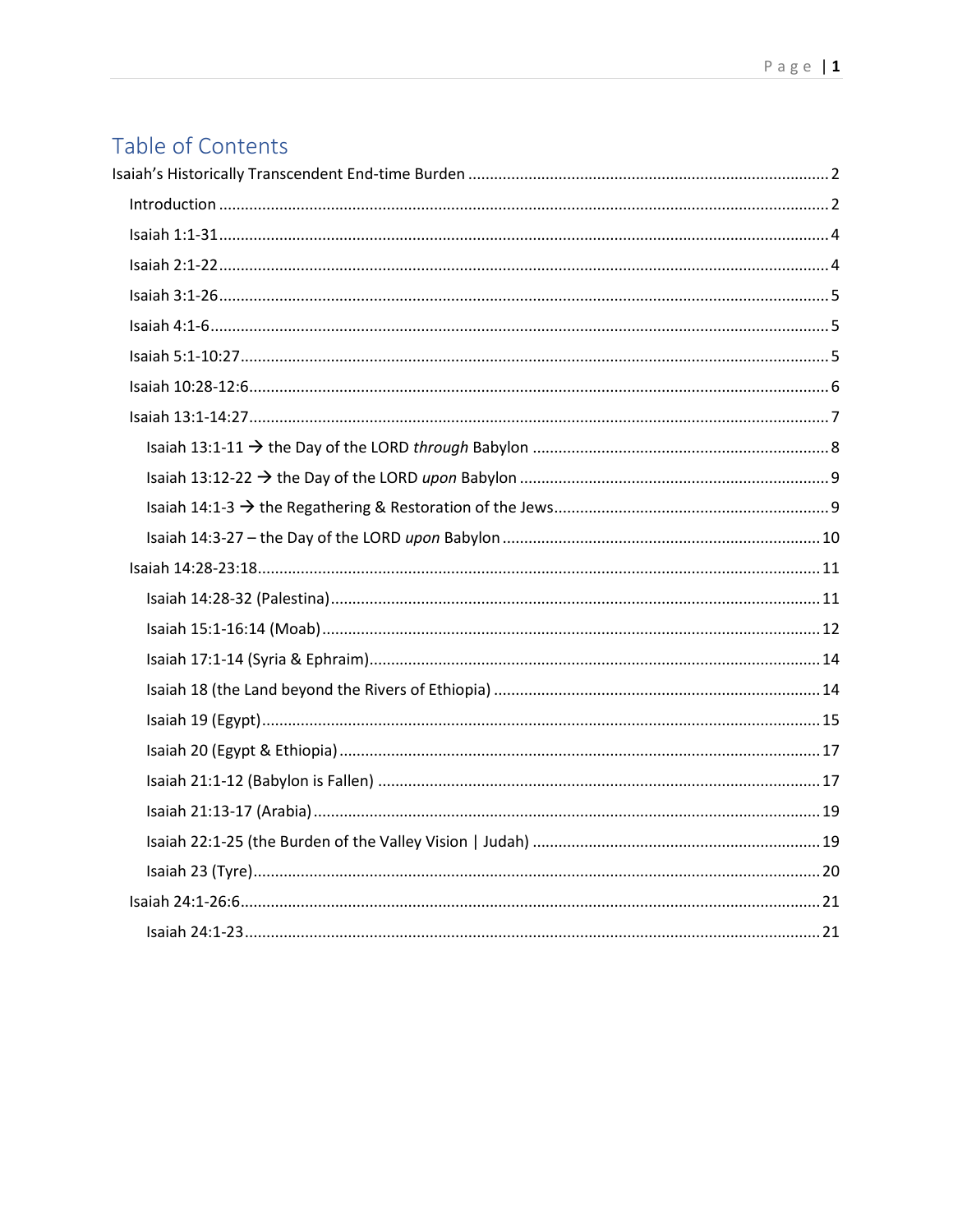## Isaiah's Historically Transcendent End-time Burden

<span id="page-1-0"></span>(the 7th Vial, the 2nd Advent WAR, the Regathering & Restoration, & the Millennial Reign)

## <span id="page-1-1"></span>Introduction

As Christians of the 21st Century, our vantage point as interpreters of prophecy is radically different from believers in *the Old Testament* (Matt. 11:11). From the mighty loft of *the New Covenant*, we must look back upon the vast terrain of valleys and mountains that has led hereunto (Heb. 11:39-40). In doing so, one prophet will stand out among the rest: *Isaiah*. Of all *the Seers* of bygone ages, Isaiah stood the highest and looked the furthest from the prophetic perch of mountain peaks. This makes him a truly marvelous prophet. Somehow, or someway, the man even sees beyond our current [dispensation](http://www.putoffthyshoes.com/the-last-days/the-gospel-of-david-gt-the-gospel-of-isaiah-gt-the-everlasting-gospel-rev-146) of [the Gospel](http://www.putoffthyshoes.com/the-last-days/the-gospel-of-david-gt-the-gospel-of-isaiah-gt-the-everlasting-gospel-rev-146) - which only temporarily exists according to [the mysteries](https://www.therevelationofjesuschrist.org/books/warranting-n-t-apostolic-explanation/seemingly-exclusive-to-the-2nd-advent-albeit-partially-foretelling-the-1st-advent) of *the Gentile Church Age* (Rom. 11:25).

In retrospect, upon discovering the shortcomings of the  $1<sup>st</sup>$  *[Restoration Generation](https://www.therevelationofjesuschrist.org/books/a-commentary-on-the-book-of-revelation/introduction/the-doctrine-of-the-last-days#_The_2nd_Restoration_1)* &  $2<sup>nd</sup>$  *Restoration Generation*, it is apparent that a far greater percentage of Isaiah is exclusively [eschatological](https://www.therevelationofjesuschrist.org/books/a-commentary-on-the-book-of-revelation/introduction/the-doctrine-of-the-last-days) in comparison to all other prophets. Meaning, Isaiah's prophecies are strikingly illustrative of otherwise unconveyed details that will be *ultimately* and *exclusively* fulfilled in and around the <sup>7th</sup> Vial, the 2<sup>nd</sup> Advent War that follows, the Regathering & Restoration of the Jews to Jerusalem, and the Millennial *Reign* thereafter, according to [the Prophetic](https://www.therevelationofjesuschrist.org/books/a-commentary-on-the-book-of-revelation/revelation-11-15-19-14-6-16-21-18-1-20-6/introducing-the-end-75-days-of-great-terrible-glory) Calendar set forth by all the prophets. Isaiah does prophesy about the Day of [the LORD through Spiritual Babylon](https://www.therevelationofjesuschrist.org/books/a-commentary-on-the-book-of-revelation/revelation-7-9/introducing-babylon) and *the Great Tribulation* brought about by *the Antichrist*, but his address of these subjects is minimal compared to his focus on [the End of the World](http://www.putoffthyshoes.com/the-last-days/judgment-day-the-hour-of-his-judgment-is-come-rev-147) from *[the 7 Vials](https://www.therevelationofjesuschrist.org/books/a-commentary-on-the-book-of-revelation/revelation-11-15-19-14-6-16-21-18-1-20-6/the-shaking-7th-vial)* and onward.

Unlike Isaiah, other Old Testament Prophets focus on [the Day of the LORD](http://www.putoffthyshoes.com/the-last-days/the-day-of-the-lord) through Babylon & *the Great Tribulation* as a primary burden in a *single*-*sensed* and or a *double*-*sensed* fashion. Therefore, Isaiah stands alone in the mantle of prophecy divinely bestowed upon him: namely, in that his eyes are made to look more frequently beyond the foresight of others, and in the looking after these things he glances backwards much less than others. Isaiah's prophecies of the calendared events of *[the Last Days](https://www.therevelationofjesuschrist.org/books/a-commentary-on-the-book-of-revelation/introduction/the-doctrine-of-the-last-days)* exhibited greater detail in longer durations of unintermittent renderings of future happenings. However, this does not mean that there aren't *inferior* and *pastime* fulfillments of many of Isaiah's prophecies, some of which are exclusively *historical*, but it is resoundingly evident that many if not most of these pastime fulfillments were not the *literal*, *physical*, and *ultimate* aim of the word spoken! My reader, please understand: what I am trying to communicate is utterly inconceivable without first understanding the situation *in, around*, and *following* [the 7](https://www.therevelationofjesuschrist.org/books/a-commentary-on-the-book-of-revelation/revelation-11-15-19-14-6-16-21-18-1-20-6/the-shaking-7th-vial)<sup>th</sup> Vial of Revelation 16:17-21.

Amidst the ongoing divine utterances of Isaiah a strictly *historical* message was certainly delivered. Pointed prophecies which are exclusively *historical* (or exclusively *futuristic*) were uttered interchangeably throughout prophetic utterances that mostly describe events of *futurity* (or that of *history*). This being the case, let the reader understand that the interchangeableness of prophetic objectives in any single utterance is nothing new. This is a well-established custom of Biblical Prophecy; a means for God to hide the truth only to expound it further at a later time. As students of Biblical Prophecy, we must discern the content that is prophetically *historical* and thereby be enabled to realize the cohesive message of prophetic *futurity* reaching into and beyond [the 7](https://www.therevelationofjesuschrist.org/books/a-commentary-on-the-book-of-revelation/revelation-11-15-19-14-6-16-21-18-1-20-6/the-shaking-7th-vial)th Vial, as seen by John in Revelation 16-22. My reader, permit me to elaborate further on the actual content of the Book of Isaiah in an introductory fashion.

Isaiah, a prophet of Judah, prophesied during the reigns of *Uzziah*, *Jotham*, *Ahaz*, and *Hezekiah*, all of which were Kings of Judah (Isa. 1:1). Of course, it is important to know their lives, what took place during each man's reign, and the status of *the Kingdom of Judah* in their times, and thereby understand *the historical significance* of the prophecies of Isaiah in due order. However, upon a quick reading of Isaiah it is strikingly apparent that Isaiah's prophecies do foresee things far beyond the short span of *history* from *Uzziah* to *Hezekiah*. Indeed, one should studiously discover every *historical application* possible in the progress of Isaiah's prophecies from *Chapter* to *Chapter* and from *King* to *King*, but it is all too obvious that the scope of prophecy looks into events that are greater and more terrible than what took place in the short lifetimes of these four *Kings of Judah*. My reader, this mighty scope of foresight simply cannot be ignored! Isaiah's prophecies, which by and large transcend *history* in the foretelling of things in the *future*, must be viewed as a cohesive revelation of the *future* even though there are sporadic applications made to the *past*.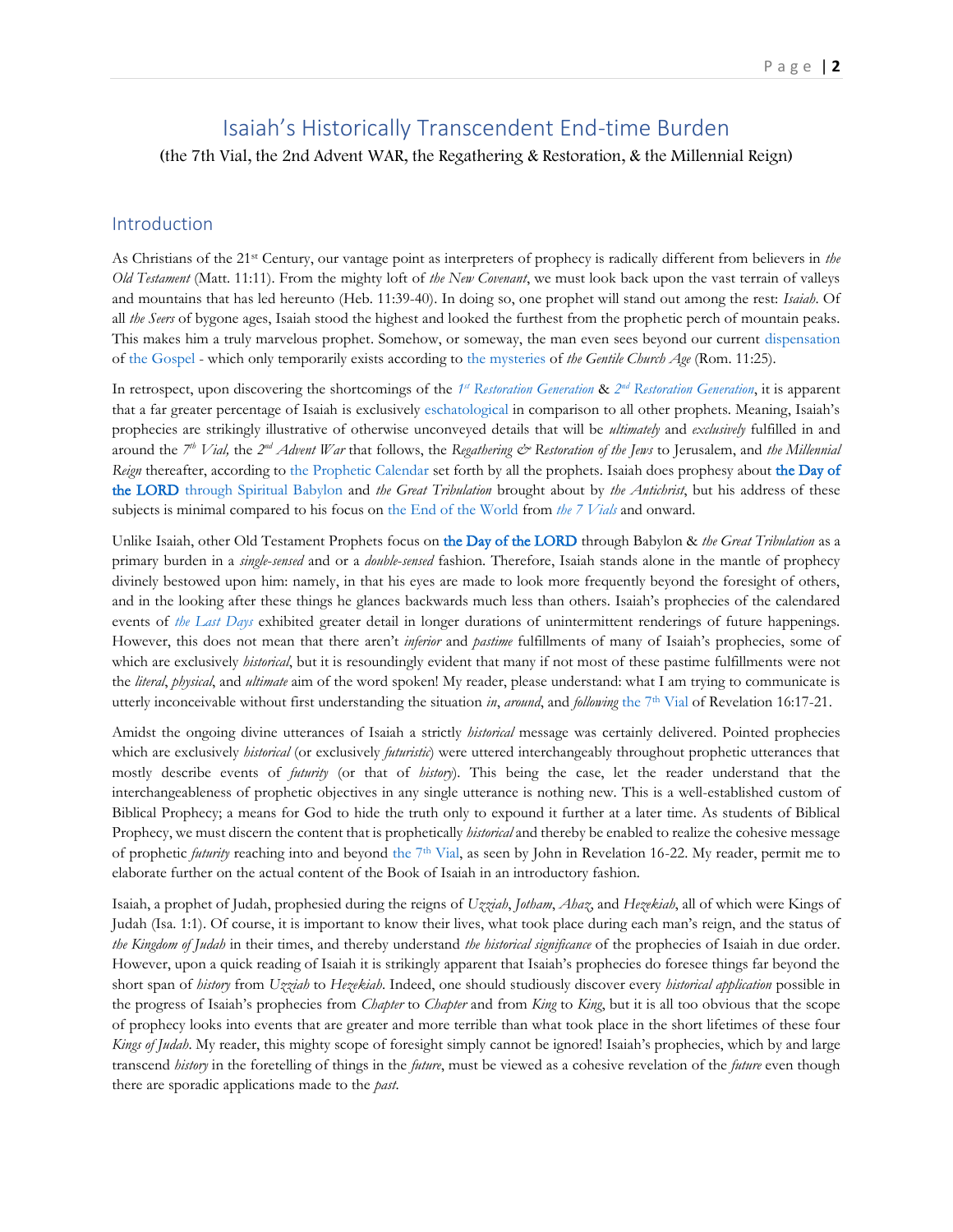Of the four *Kings* during the days of Isaiah's prophesying, *Hezekiah* is the focal point. Why? He was a righteous man and a timely reformer. If *Hezekiah* wouldn't have suddenly arisen in righteousness to turn the tide of Jewish wickedness and impending woe, it is certain that *the Book of Isaiah* would have been radically different from what it is now. Indeed, *Uzziah* and *Jotham* were righteous men, but their righteousness was woefully [short of perfection.](https://www.therevelationofjesuschrist.org/books/a-commentary-on-the-book-of-ezekiel/ezekiel-18-1-32/vindicating-the-scriptural-emphasis-of-guilt) They soon rebelled against the God of Israel (Ezek. 18:24)! Even worse, *Ahaz* was a follower of *the Kings of Israel* – all of whom were snared in the sins of an arch apostate named *Jeroboam the son of Nebat*, an inventor of *False Judaism* (1 Kings 11-12)! *Hezekiah*, however, was a righteous man who persevered in reforming *the Kingdom* instead of making shipwreck of it, as his predecessors. Yet, even for him, it was a race against time in the approaching of divine woe and judgment. Because of the status-quo apostasy and rampant iniquity leading into *Hezekiah's* reign, *the Kingdom of Judah* deserved the likes of *Assyria* to punish them. The prophet *Micah* saw the soon-to-be future of *the Kingdom of Judah* during *Hezekiah's* reign, saying,

"Therefore shall *Zion* for your sake be plowed as a field, and *Jerusalem* shall become heaps, and the mountain of the house as the high places of the forest." – Micah 3:12

We know for certain that this was directed to *the Kingdom of Judah* during *Hezekiah's* time, and that *Hezekiah's* response is what turned the tide, because this very event was rehearsed in Jeremiah 26:17-19.

"Then rose up certain of the elders of the land, and spake to all the assembly of the people, saying, *Micah* the Morasthite prophesied in the days of *Hezekiah* king of Judah, and spake to all the people of Judah, saying, Thus saith the LORD of hosts; *Zion* shall be plowed like a field, and *Jerusalem* shall become heaps, and the mountain of the house as the high places of a forest. Did *Hezekiah* king of Judah and all Judah put him at all to death? did he not fear the LORD, and besought the LORD, and the LORD repented him of the evil which he had pronounced against them? Thus might we procure great evil against our souls." – Jer. 26:17-19

Evidently, because of *Hezekiah's* leadership in repentance and the subsequent reformations, the onslaught of *Assyria* was stayed at the neck of *the Kingdom of Judah*, *the City of Jerusalem*, which was the last remaining fortified City of the Land. Assyria was stopped! The mighty hand of God intervened and did so gloriously! Notably, and to *Hezekiah's* honor, this event of divine intervention was recorded three separate times in Inspired Scripture: *Isaiah 36-38, 2 Chronicles 32, & 2 Kings 18-20*. Nevertheless, let the reader understand that there's no stopping *historical* or *future [Babylon](http://www.putoffthyshoes.com/the-last-days/babylon-the-coming-of-the-lord?fbclid=IwAR2N5lUYtSDzmODwL1wQx6MpP66E2CL9oyzsC8NrK3nLrzLsjaVTIO9wh7g)*. *Assyria* was stopped, but *[Babylon](http://www.putoffthyshoes.com/the-last-days/babylon-the-coming-of-the-lord?fbclid=IwAR2N5lUYtSDzmODwL1wQx6MpP66E2CL9oyzsC8NrK3nLrzLsjaVTIO9wh7g)* cannot be stopped!

Isaiah, whose intercessory cry was heard on high at the vital stopping point of the *Assyrian Army* (2 Chron. 32:20-21), did solemnly foresee the unstoppable rise of a greater adversary than the likes of *Assyria* in Isaiah 13:1-14:27, 21:9, & 39:1-8. Who? *[BABYLON](http://www.putoffthyshoes.com/the-last-days/babylon-the-coming-of-the-lord?fbclid=IwAR2N5lUYtSDzmODwL1wQx6MpP66E2CL9oyzsC8NrK3nLrzLsjaVTIO9wh7g)*. Why? Well, even though *the Assyrian Captivities* of Israel and the near annihilation of Judah is the main *historical application* of the judgments uttered in *the Book of Isaiah*, the coming of *historical* Babylon is anticipated. Furthermore, in retrospect - at the coming and going of *historical* Babylon - we know that God was not merely speaking of *historical* Babylon in these prophecies. In these very same prophecies (double-sensed prophecies) God was simultaneously foretelling the rise of *future* Babylon, or *"Mystery Babylon the Great"* (Rev. 17:5). Hence, no small portion of *[the Book of](https://www.therevelationofjesuschrist.org/books/a-commentary-on-the-book-of-revelation/introduction/the-doctrine-of-the-last-days) [Revelation](https://www.therevelationofjesuschrist.org/books/a-commentary-on-the-book-of-revelation/introduction/the-doctrine-of-the-last-days)* is occupied by the subject (Spiritual Babylon: Rev. 14:8, 16:19, 17:5, 18:2, 10, 21; the Beast: Rev. 9:1-2, 11, 11:7, 13:1-10, 15-18, 14:9, 16:2, 10, 17:3-5, 8; for more information, see [Introducing Babylon\)](https://www.therevelationofjesuschrist.org/books/a-commentary-on-the-book-of-revelation/revelation-7-9/introducing-babylon). Of equal importance, the foretold *regathering* and *restoration* that was calendared to take place at the completion of the 70-year Jewish Captivity in *historical* Babylon was also recasted to *the Last Days*, seeing that all of it didn't amount to what was foretold in prophecy.

Conclusively, what was done through *historical* Babylon and the *regathering* and *restoration* of the Jewish People thereafter (the 1st [Restoration Generation\)](https://www.therevelationofjesuschrist.org/books/a-commentary-on-the-book-of-revelation/revelation-4-6/the-breaking-of-the-seals-of-the-book-explaining-vindicating-the-past#_The_1st_Restoration_1) did not amount to the fulfillment of the glorious prophecies of *Isaiah*. Therefore, the eyes of all readers should pan from *history* to *futurity* to discover what is soon-to-be accomplished in *[the Last Days](https://www.therevelationofjesuschrist.org/books/a-commentary-on-the-book-of-revelation/revelation-10-1-11-14/latter-days-latter-rain-latter-house)*. One should gaze upon the record of *futurity* declared by *Isaiah* and keep looking until the sights of *the Seer* are personally realized. One should keep looking until the sights being declared are clear and in focus, as divinely intended, knowing that none of Isaiah's words are misplaced or unnecessary. The prophetic storyline of this *Visionary* is totally free from the exaggerations of poetry or the unreal imagery of human fantasy. These aren't the idle tales of Greek philosophers! No. These are shocking revelations from Heaven given to a holy prophet of God, such that require voluminous prophetic descriptions that span many pages of inspired Scripture.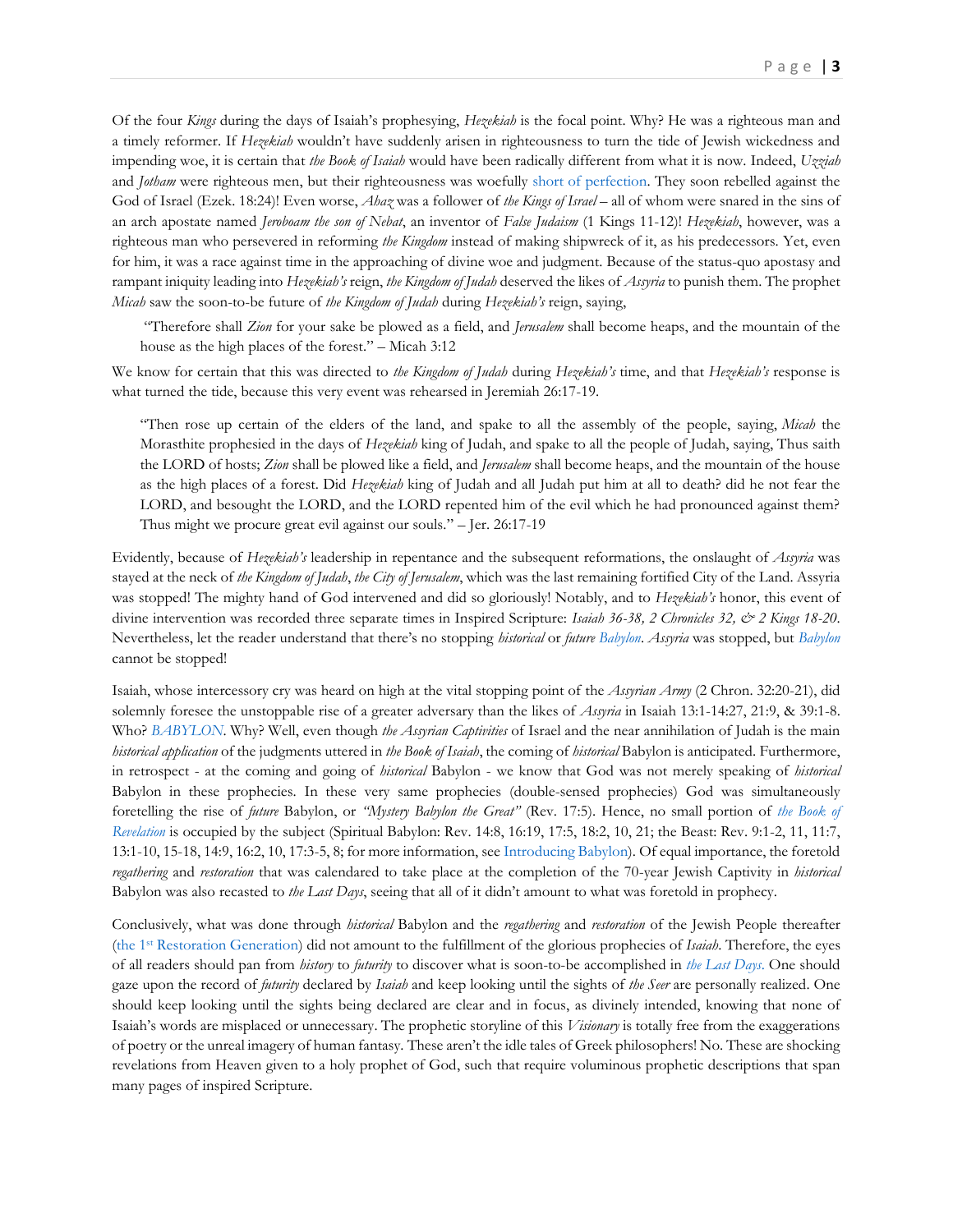## <span id="page-3-0"></span>Isaiah 1:1-31

According to Isaiah 1:1-24, *the Spirit of Prophecy* conveys the backslidden estate of things in Judah and how the LORD will no longer suffer it without a divine intervention of judgment and justice resulting in a near annihilation. Jehovah mourned the loss of [divinely born](http://www.thechurchofwells.com/the-attributes-of-god-in-christ.html#the-exodus---sonship) "[children](http://www.thechurchofwells.com/the-attributes-of-god-in-christ.html#the-exodus---sonship)" (Isa. 1:2-4), whose degeneration into sin was likened to an unhealable [sickness](http://www.thechurchofwellsresponds.com/chapter-5-the-new-testament-curses-of-god-ndash-promises-breached.html#bodily-sickness) (Isa. 1:5-6). The outcome of the impending annihilation was vividly described in Isa. 1:7-10. No amount of *pretentious religiosity* could silence the cry for divine judgment (Isa. 1:11-20). *El-Roi* beheld *the Jews* and saw *Spiritual Sodomites* (Isa. 1:10) who deserved the same fiery fate as their doomed ancestors. *FIRE* (Isa. 1:24-31). This was partly fulfilled by Assyria and *historical* Babylon, but not completely. The incompleteness of all *pastime fulfillments* is observable in the ongoing prophecies because they only *partially* instead of *entirely* fulfilled what was written. Furthermore, let it be understood by the reader: despite all pastime *inferior fulfillments*, the objectives of these prophecies live on. If God's will isn't accomplished in the 1<sup>st</sup> Restoration [Generation](https://www.therevelationofjesuschrist.org/books/a-commentary-on-the-book-of-revelation/revelation-4-6/the-breaking-of-the-seals-of-the-book-explaining-vindicating-the-past#_The_1st_Restoration_1) or the 2<sup>nd</sup> [Restoration Generation,](https://www.therevelationofjesuschrist.org/books/a-commentary-on-the-book-of-revelation/introduction/the-doctrine-of-the-last-days#_The_2nd_Restoration_1) it will be accomplished in the 3<sup>rd</sup> Restoration Generation.

Consider the prophetic objectives of Isaiah 1:25-29 as a primary example. Here, *the Spirit of prophecy* conveys the no-morebackslidden estate of things in *Judah*. For, seeing that *the Jews* are God['s People](http://www.thechurchofwells.com/the-attributes-of-god-in-christ.html#the-exodus---sonship), the Church, the operation of annihilation is a redemptive process that results in a restoration; and, a restoration, in terms of [God's Law](http://thechurchrealized.com/volume-3/chapter-16/the-old-testament-how-it-was/), means something very specific for the Church. The future state of *Israel* & *Judah's* restoration is prophesied to mean: a fully *purged* Church (Isa. 1:25) that is overseen by righteous judges and counsellors "*as at the beginning*" to wit the City of Jerusalem is called, "*The City of Righteousness, the Faithful City*" (Isa. 1:26), [as it was always meant to be.](http://thechurchrealized.com/volume-3/chapter-16/the-old-testament-how-it-was/)

Whenever these divine objectives aren't accomplished through redeemed man's instrumentality via Church Officers, as God intended it to be according to Covenantal Ideals, the LORD promises to accomplish the same objectives in a different way: *[BABYLON](http://www.putoffthyshoes.com/the-last-days/babylon-the-coming-of-the-lord?fbclid=IwAR2N5lUYtSDzmODwL1wQx6MpP66E2CL9oyzsC8NrK3nLrzLsjaVTIO9wh7g)*. God had to bring *"judgment"* (Isa. 1:27) - the likes of which Judah had never seen (*Assyria* & *Babylon*) and wherein the LORD orchestrated scenarios of destruction upon ALL *transgressors*, *sinners*, and *those that forsake the LORD* (Isa. 1:28-31). This is a restoration indeed because [Church Purity](https://thechurchrealized.com/volume-1/chapter-4/the-glory-of-god-departing-returning-to-the-church/) would on this wise be restored! However, lamentably, no instance of *history* has amounted to this prophecy… thus, the prophet Isaiah is ultimately speaking of what God will do through *future* Babylon [as described in the Book of Revelation.](https://www.therevelationofjesuschrist.org/books/a-commentary-on-the-book-of-revelation/revelation-7-9/introducing-babylon) [Note: se[e the Baptism of Fire](http://thechurchrealized.com/volume-3/chapter-17/in-the-new-testament-in-the-consummation-how-it-is-how-it-will-be/#saved_by_fire) in Isaiah 1:25-31.]

#### <span id="page-3-1"></span>Isaiah 2:1-22

Confirming Isaiah 1:1-31, the prophet Isaiah elaborates. In Isaiah 2:1-5 we see the restored, exalted and unprecedented condition of the Jews in Judah and Jerusalem - "ALL NATIONS" are *flowing* into Jerusalem to attend the House of God so as to learn [the Law](https://www.therevelationofjesuschrist.org/books/a-commentary-on-the-book-of-revelation/revelation-11-15-19-14-6-16-21-18-1-20-6/light-to-the-gentiles-the-law-god-s-witnesses) (Isa. 2:2-3)! How will such a feat be accomplished, you wonder? Well, *the Spirit of Prophecy* signifies that God will "*judge among the nations*" and "*rebuke many people*" insomuch that WORLD PEACE will be established (Isa. 2:4), and not just peace but all nations will be turned towar[d the light of God](https://www.therevelationofjesuschrist.org/books/a-commentary-on-the-book-of-revelation/revelation-11-15-19-14-6-16-21-18-1-20-6/light-to-the-gentiles-the-law-god-s-witnesses) that shines from *Jerusalem* (Isa. 2:4-5)! Students of prophecy know this feat to be unachievable except by the 2nd [Advent WAR of Christ against Babylon and the Millennial](https://www.therevelationofjesuschrist.org/books/a-commentary-on-the-book-of-revelation/revelation-11-15-19-14-6-16-21-18-1-20-6/introducing-the-end-75-days-of-great-terrible-glory)  [Reign](https://www.therevelationofjesuschrist.org/books/a-commentary-on-the-book-of-revelation/revelation-11-15-19-14-6-16-21-18-1-20-6/introducing-the-end-75-days-of-great-terrible-glory) that is to follow.

In accordance with Isaiah 2:6-22, and upon reading that the LORD will "*judge among the nations*" and "*rebuke many people*" insomuch that WORLD PEACE will be established among all nations in that they are subservient seekers after the LORD in Jerusalem [\(in once sense\)](https://www.therevelationofjesuschrist.org/books/a-commentary-on-the-book-of-revelation/revelation-11-15-19-14-6-16-21-18-1-20-6/the-armies-of-heaven-in-worldwide-battle#_The_Call:_A), one would wonder what these divine *judgments* and *rebukes* are exactly? For, the nations of the earth have almost always been the adversaries of the Jews throughout all ages. Therefore, the foretold experience of divine *judgment* and *rebuke* will be powerful enough in its impact upon the heathen nations that it reverses the undying enmity and physical warfare between the *Jews* and *Gentiles*. Ah, what a difference! This is *"[the Day of the LORD](http://www.putoffthyshoes.com/the-last-days/the-day-of-the-lord)"* (Isa. 2:12).

This foretold feat is almost unbelievable, were it not that Jesus of Nazareth is going to descend in bodily presence from [Heaven to Earth](https://www.therevelationofjesuschrist.org/books/a-commentary-on-the-book-of-revelation/revelation-11-15-19-14-6-16-21-18-1-20-6/heaven-besieging-earth-the-vials) for [WAR](https://www.therevelationofjesuschrist.org/books/a-commentary-on-the-book-of-revelation/revelation-11-15-19-14-6-16-21-18-1-20-6/the-armies-of-heaven-in-worldwide-battle) against the [gathered](https://www.therevelationofjesuschrist.org/books/a-commentary-on-the-book-of-revelation/revelation-11-15-19-14-6-16-21-18-1-20-6/the-gathering-6th-vial) armies of Babylon in such a way that unveils *"[the Glory of His Majesty](https://www.therevelationofjesuschrist.org/books/a-commentary-on-the-book-of-revelation/revelation-11-15-19-14-6-16-21-18-1-20-6/the-shaking-7th-vial)"* (Isa. 2:10; Rev. 6:15-17), as described in Isaiah 2:10-22. This dreadfully glorious description of *future* events calendars this prophecy long in the *future* and unfulfilled at *present*, and this is but the beginning of the prophecies of Isaiah. This peculiar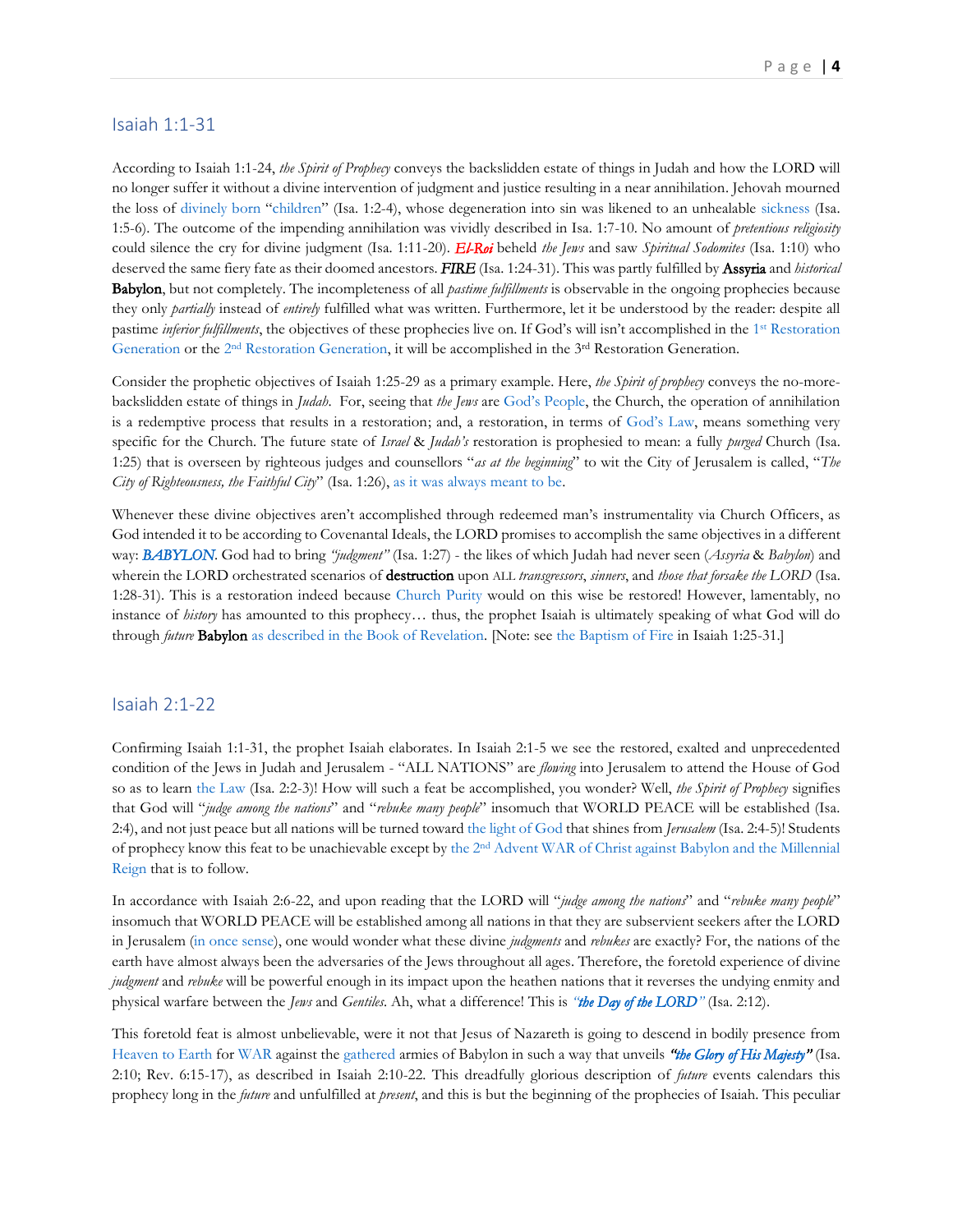opening of the Book of Isaiah is indicative of the general scope of Isaiah's prophecies in that they transcend *history* by and large. [Last Days: 2:2; World Peace: 2:4; War: 2:4, 10-22; Majesty: 2:10, 19, 21; Shaking: 2:19, 21; Abolition of Idolatry: 2:18, 20, 30:22, 31:6]

#### <span id="page-4-0"></span>Isaiah 3:1-26

Bringing things home to the *historical situation* of Isaiah's time, Isaiah 3:1-26 gives a frightening description of the extent of God's judgment in the destruction of Judah. Isaiah was moved to speak this way because wickedness was normalized in Jewish society. *El-Roi* looks with anger in His eyes at such a scene (Isa. 3:8)! Furthermore, destruction comes as a direct result of divine action: "THE LORD STANDETH UP TO PLEAD, AND STANDETH TO JUDGE THE PEOPLE." (Isa. 3:13; Mic. 6:2; Ezek. 20:33-36; 1 Pet. 4:17-18). How? The LORD will bring a crushing famine (Isa. 3:1) and disperse the mighty of the nation and the seed royal (Isa. 3:2-9). Wrath is targeting the ladies also! *Jehovah*-*Nakah* will "smite" the fair women of the nation to cast down the crown of their pride and beauty (Isa. 3:16-24; Ezek. 7:9). By interpretation, this means that the LORD will stand and plead in judgment by smitting *the Jews* through *the Armies of Assyria* in war (Isa. 3:25-26). Also, in keeping wit[h justice](http://www.thechurchofwells.com/the-attributes-of-god-in-christ.html#the-exodus---melek-b-jeshurun) (as always), the divinely planned operation of annihilation is a safekeeping of the righteous during the annihilation of the wicked (Isa. 3:10-11).

#### <span id="page-4-1"></span>Isaiah 4:1-6

Ah! What a sight. Isaiah looks through the lattice of the future and sees *Heaven* on *Earth*. After the burning things get a lot better (Isa. 4:4). Heretofore, we have observed a judgment upon the backslidden Church that can only be fulfilled by *future* [Babylon](http://www.putoffthyshoes.com/the-last-days/babylon-the-coming-of-the-lord?fbclid=IwAR2N5lUYtSDzmODwL1wQx6MpP66E2CL9oyzsC8NrK3nLrzLsjaVTIO9wh7g) (and not any *pastime* scenario), and we have observed a [restoration](https://www.therevelationofjesuschrist.org/books/a-commentary-on-the-book-of-revelation/revelation-11-15-19-14-6-16-21-18-1-20-6/consummation-restoration) of the Church that can only be the aftermath of *the 2nd Advent War*, which is [God's judgment upon Babylon's World](http://www.putoffthyshoes.com/the-last-days/judgment-day-the-hour-of-his-judgment-is-come-rev-147), all of which brings about *the* Millennial Reign of Christ with the *[regathered](https://www.therevelationofjesuschrist.org/books/a-commentary-on-the-book-of-revelation/revelation-11-15-19-14-6-16-21-18-1-20-6/a-treacherous-journey-the-point-of-conversion)*, *[restored](https://www.therevelationofjesuschrist.org/books/a-commentary-on-the-book-of-revelation/revelation-11-15-19-14-6-16-21-18-1-20-6/light-to-the-gentiles-the-law-god-s-witnesses)*, and *[glorified](https://www.therevelationofjesuschrist.org/books/a-commentary-on-the-book-of-revelation/revelation-11-15-19-14-6-16-21-18-1-20-6/day-1-335-the-triumphant-entry-of-christ-into-jerusalem) Jewish People* (Rom. 11:25-36). Oh, to be reckoned up among [the number](https://thechurchrealized.com/volume-3/chapter-15/the-assembly/#ot) that is *"written among the living"* in [Jerusalem](https://thechurchrealized.com/volume-3/chapter-16/the-consummation-how-it-will-be/#city) at such a time as this (Isa. 4:3)! The [divine objectives](https://thechurchrealized.com/volume-3/chapter-16/the-old-testament-how-it-was/) are at last complete. Isaiah provides an illustrious description of the *purity* (Isa. 4:2-3) and *glory* (Isa. 4:4-5) of this time, forcing the interpreter to acknowledge that the prophet speaks of no other time than what we now call, *the Millennial Reign of Christ*. [The Branch: 4:2-6; Escapees: Isa. 4:2; Baptism of Fire: 4:4; Preservation of the Righteous: 4:6]

#### <span id="page-4-2"></span>Isaiah 5:1-10:27

As is the duty of prophets, Isaiah 5:1-30 directly confronts the rampant sin of *the Jewish People* while vindicating the impending doom of divine wrath. Marvelously, he opens with a song about *Israel* and *Judah* in Isaiah 5:1-7, one that is later answered by another song in Isaiah 27:1-11, while both speak of the Jews as a *Vineyard*. Suffice it to say, *Jehovah*-*Sabaoth* isn't happy with the "*wild grapes*" of the *Vineyard* (Isa. 5:2). Even so, *the LORD of Hosts* said: "…*I will tell you what I will do to My Vineyard*" (Isa. 5:5).

All metaphors aside, God would have *the Jews* to know about *Jehovah-Shaphat's* angry plans - here called a "*Captivity*" for the first time in the Book of Isaiah (Isa. 5:13, 25; Heb. 10:31). So far in Isaiah the prophetic indictments are descriptive of *the Kingdom of Judah* during Uzziah's reign *after* his apostasy and *before* his death, as his death is recorded in Isaiah 6:1. Also, understandably, the foretold "*Captivity*" being spoken of in Isaiah 5:13 speaks primarily of *the Assyrian Captivities*, as is directly identified by the prophet in Isaiah 6:11-13, 7:17-25, 8:1-8, 10:5-15, & 10:28-34. This *historical context* pervades the ongoing prophecies in Isaiah 5-10.

Nevertheless, in the latter part of Isaiah 5, the prophecy veers into another dimension to unveil *[the Celestial Army](https://www.therevelationofjesuschrist.org/books/a-commentary-on-the-book-of-revelation/revelation-7-9/5th-trumpet#_The_Description_of)* that is the real power behind *the Terrestrial Armies* of Assyria. The shocking description of this otherworldly *Army* is given in Isaiah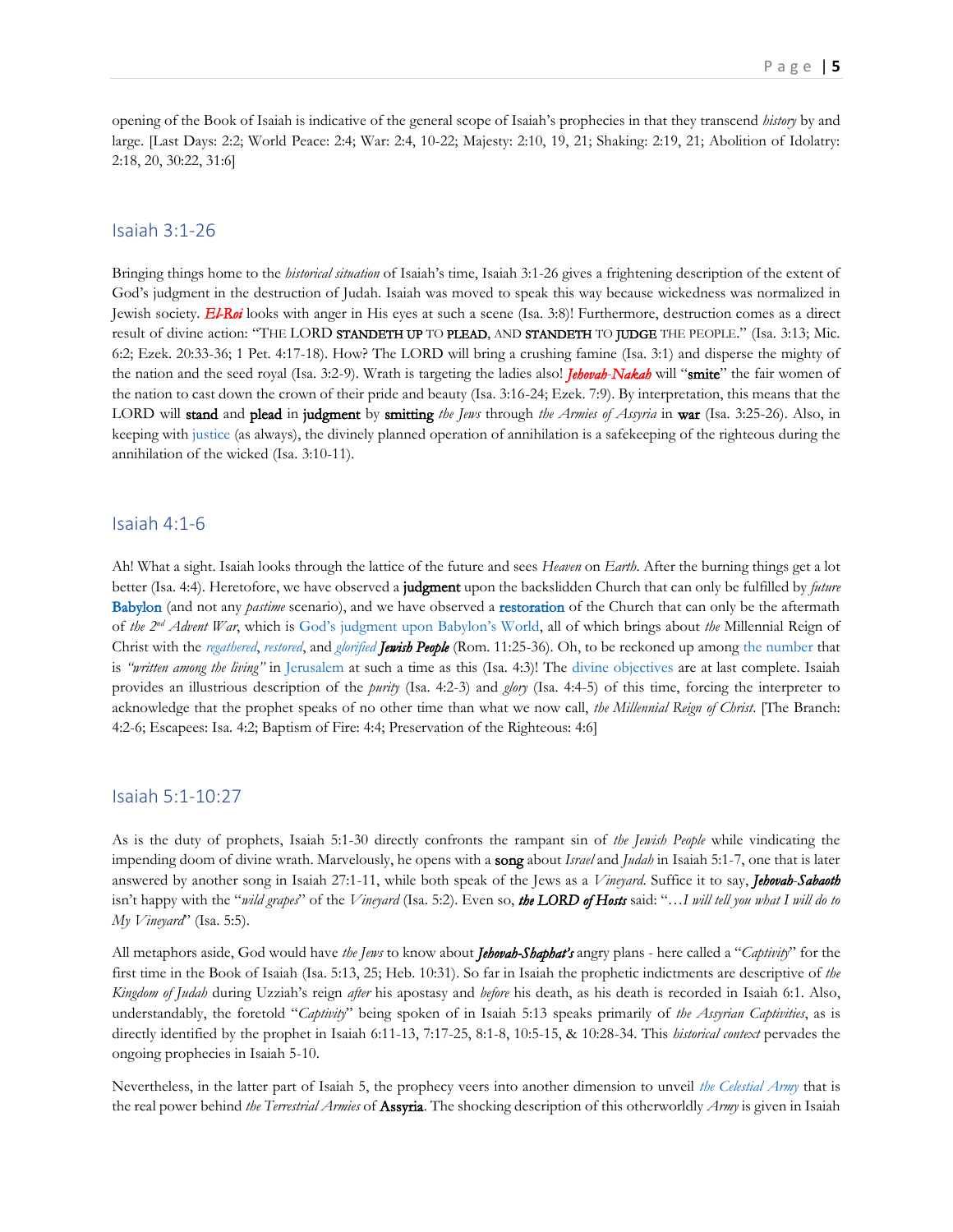5:26-30. Harmoniously, a similar description is given in Joel 2:1-11. Why? These revelations indicate a [judgment](http://www.putoffthyshoes.com/the-last-days/babylon-the-coming-of-the-lord?fbclid=IwAR2N5lUYtSDzmODwL1wQx6MpP66E2CL9oyzsC8NrK3nLrzLsjaVTIO9wh7g) of God far worse than the likes of *historical* Assyria, a[s Trumpet #5](https://www.therevelationofjesuschrist.org/books/a-commentary-on-the-book-of-revelation/revelation-7-9/5th-trumpet) & [Trumpet #6](https://www.therevelationofjesuschrist.org/books/a-commentary-on-the-book-of-revelation/revelation-7-9/6th-trumpet) do alarmingly declare in Revelation 9:1-19.

In accordance with this greater scope of prophecy, Isaiah hears of God's Glory as it will exist in the Millennial Reign of Christ ("*the whole earth is full of His glory*" - Isa. 6:3), as it will be accomplished by the virgin-birth incarnation of "*Immanuel*" (Isa. 7:14), "*the Branch*" (Isa. 4:2), the same One also called "*the Light*" (Isa. 9:2), whose acts are described in Isaiah 9:6-7 in no uncertain terms. Albeit, to the astonishment of the ancient observers of these prophecies (those who lived through *the Assyrian Captivities*), it became evident that these prophecies transcended the *historical situation* herein contextualized. Indeed, the first yet-to-be-born child (one of a three-part series of *signs* and *wonders* according to Isaiah 8:18) foretold in this prophecy does marvelously transcend *history* even though God was directly speaking to wicked king *Ahaz* in reference to the confederacy being made between *Syria* and *Israel* (Isa. 7:1-16). Meanwhile, Isaiah's two children are entirely *historical*, their names being *Shear-jashub* (Isa. 7:3, 10:20-22) and *Maher-shalal-hash-baz* (Isa. 8:1-4).

"…but they regard not the work of the LORD, neither consider the operation of His hands" - Isa. 5:12

God "looked for judgment" in the backslidden Church, and because the Jews refused to do the judgment that was divinely committed to their charge (1 Cor. 5:12-13), the LORD decided to act in answer to the cry (Isa. 5:16). This speaks of an extraordinary divine action of God! Something only possible when the **longsuffering** [of God runs out.](https://www.therevelationofjesuschrist.org/books/a-commentary-on-the-book-of-ezekiel/ezekiel-8-1-11-25/the-visible-church-abandoned-by-the-invisible-god#_God’s_Longsuffering_&) Only upon patiently waiting in vain for [the saints to arise and do judgment,](https://thechurchrealized.com/volume-2/appendix-1/the-new-testament/#saint-to-saint) will God give the decree that makes the [darkness thicken](https://www.therevelationofjesuschrist.org/books/a-commentary-on-the-book-of-revelation/revelation-7-9/4th-trumpet) over the people (Isa. 6:9-10) to maneuver them into position for a mighty purging as the LORD asserts the divine power of a *"King"* to do judgment (Isa. 6:5, 11-13). In this case, the darkness is a minister of Jehovah whose end goal is the dawning of light; the unholy *Armies of Assyria* are used as ministers of God (Isa. 7:17-18) to make *the Jews* a "holy seed" in the end (Isa. 6:13).

#### <span id="page-5-0"></span>Isaiah 10:28-12:6

The reading of Isaiah 10:28-34 should be read cohesively with Isaiah 11:1-12:6, seeing that the *"Mighty One"* being spoken about in Isaiah 10:34 is the *"Rod"* and *"Branch"* of Isaiah 11:1. That being said, let us consider the reading as a whole starting with the *history* and then moving into *futurity*. For, yet again, we will see another shocking DIVERSION from the historical events.

Historically speaking, *the Assyrian Army* is prophetically described in how it will march towards *Jerusalem* city by city (Isa. 10:28-31). In terms of distance from *Jerusalem*, Isaiah sees the *Assyrians* 12 miles away and closing in: 12 miles to 9 miles, 9 miles to 6 miles, 6 miles to 4 ½ miles, and finally 4 ½ miles to 3 miles. Being poised to take *Jerusalem*, it is foreseen by Isaiah how *the Assyrian Army* will abide for a time while *Rabshakeh* hurls threats and blasphemies (*"As yet shall he remain at Nob that day: he shall shake his hand against the Mount of the daughter of Zion, the hill of Jerusalem."* – Isa. 10:32) at the last remaining stronghold of Judah, *the City of Jerusalem* (Isa. 36:4-21). Then, to Assyria's shock and amazement, the Lord will respond by *lopping* the bough and *hewing down* the high ones of stature, by *cutting down* the thickets of *the forest* and causing Lebanon to *fall*, as described in Isa. 10:33-34. Being interpreted in accordance with 2 Chronicles 32:21, this meant that the LORD will send an angel into the host of Assyria to "*cut off ALL* the mighty men of valour, *and* the leaders *and* captians *in the camp of the King of Assyria*". How will such a feat be accomplished?

Marvelously, "the LORD of hosts" (Isaiah 10:33) did this in *history* by sending an angel according to 2 Chronicles 32:21. However, according to Isaiah 10:34 the Assyrian Army will "*fall by* a Mighty One" who is in fact a man, a human being, a person who is wholly God and wholly Man, the same one called a "Rod" and a "Branch" in Isa. 11:1. How can it be? Apparently, this is an incohesive continuance of one divine utterance extending from Isaiah 10:28-12:6 that SHARPLY DIVERGES from the *historical* event from Isaiah 11:1 and onward. Why? This, of course, indicates that there will be a greater adversary than *Assyria* that will require a more glorious defense than what is recorded in Isaiah 36-38, 2 Chronicles 32, & 2 Kings 18-20.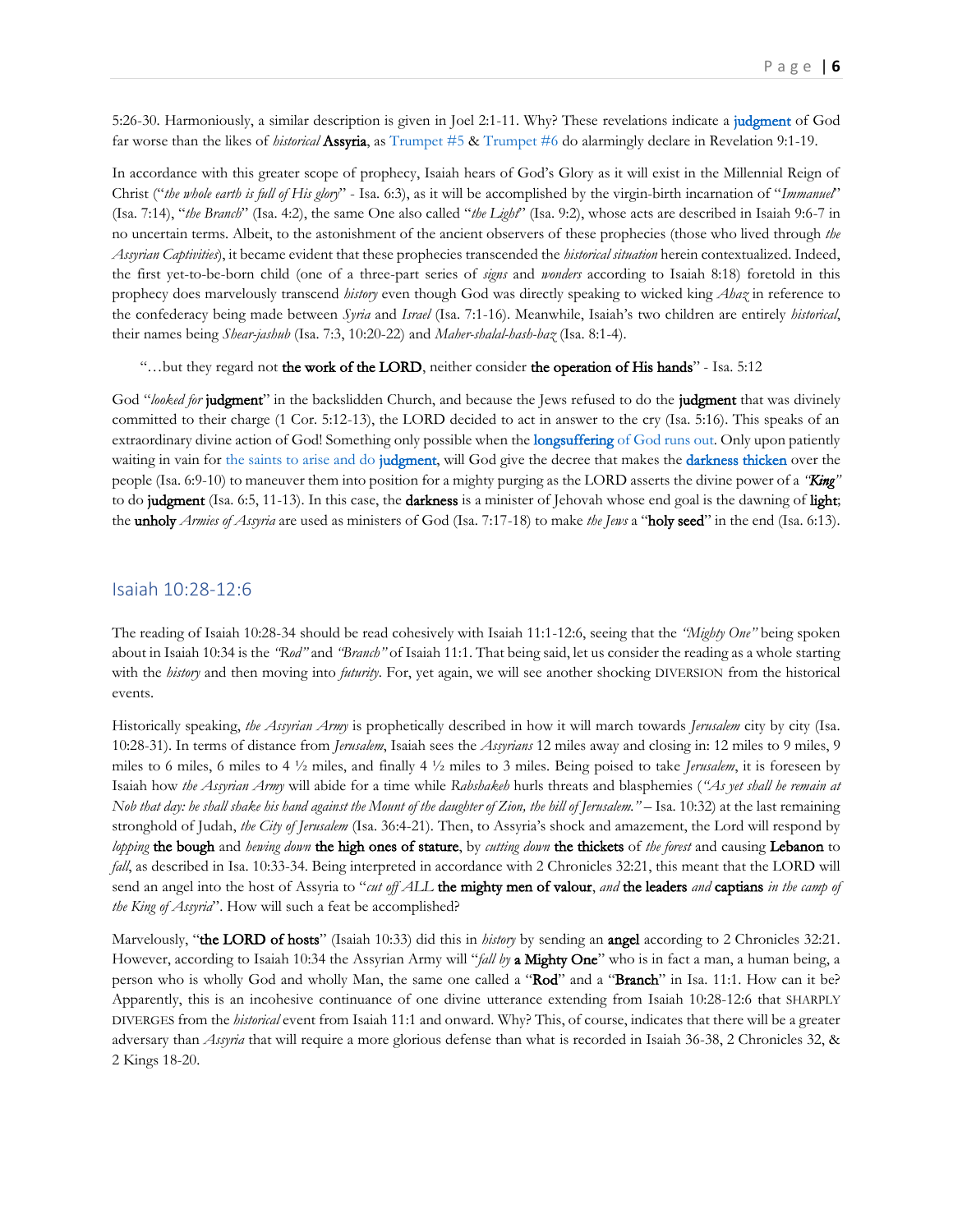Who, but *future* [Babylon,](http://www.putoffthyshoes.com/the-last-days/babylon-the-coming-of-the-lord?fbclid=IwAR2N5lUYtSDzmODwL1wQx6MpP66E2CL9oyzsC8NrK3nLrzLsjaVTIO9wh7g) and what, but the 2<sup>nd</sup> Advent War resulting in *the Millennial Reign of Christ*, could possibly amount to the divine acts described in Isaiah 11-12? Indicating this, *the Spirit of Prophecy* directs Isaiah to behold the soon-to-be *historical* and ultimately *future* threat of [BABYLON](http://www.putoffthyshoes.com/the-last-days/babylon-the-coming-of-the-lord?fbclid=IwAR2N5lUYtSDzmODwL1wQx6MpP66E2CL9oyzsC8NrK3nLrzLsjaVTIO9wh7g) in Isaiah 13-14. Why? This is a seamless transition into an overall message of *futurity*. You see, my reader? The transcendent meaning of these historical prophecies cannot be realized unless one undertakes a seamless reading of *the Book of Isaiah*. The chapters of *the Book of Isaiah* and the topics being addressed therein are intentionally placed by God to underscore an ultimate fulfillment in the soon-to-be *future*.

In DIVERGING from the defeat of *Assyria* in Isaiah 10:28-34, and in speaking of "a Mighty One" who will make her fall, we are suddenly brought to look upon a "Rod" and "Branch" that will smite a far greater company than the comparatively small army of *Assyria*. It is foreseen that this Man, "the Stem of Jesse" (Isa. 11:1), "*shall smite* the earth *with the rod of His mouth, and with the breath of His lips shall He slay the wicked*" (Isa. 11:4)! Furthermore, in the aftermath of this worldwide smiting, the maladies of nature have been restored into peace and glory (Isa. 116-9)! How? Namely, in the dissolving of violence among creation's fiercest enemies to wit, the *wolf* and *lamb*, the *leopard* and the *kid*, the *calf* and the *lion*, the *cow* and the *bear*, the *serpent* and *children*, all of them and more, are brought to peace and, miraculously, they're endeared to one another insomuch that they *dwell together*, *lie down* with one another, and *eat* beside each other! This marvelous sight, described in Isaiah 11:6-9, demonstrates the peace and prosperity that comes from *the Millennial Reign of Christ*. This surreal scene is one of the many crowning achievements of the Messiah, who is nature's true Ruler. Thus, with the Creator enthroned in His rightful place, creation itself flourishes in a period of unimaginable glory!

However, remember, all of this is in the aftermath of the 2<sup>nd</sup> [Advent War](https://www.therevelationofjesuschrist.org/books/a-commentary-on-the-book-of-revelation/revelation-11-15-19-14-6-16-21-18-1-20-6/heaven-besieging-earth-the-vials) described in Isaiah 11:4. The event which signals all these glorious acts is the arrival of one Man, "a Root of Jesse", insomuch that He "*shall stand for an* ensign *of the people*" to whom even *the Gentiles* will seek (Isa. 11:10). Moreover, the display of this "ensign" will somehow compel all nations to assemble and gather together all the outcast and dispersed *Jews* who suffered immensely under the hand of *future* Babylon (Isa. 11:12). We know this regathering and restoration of the Jews will *ultimately* be fulfilled in the aftermath of Babylon's fall (Isa. 21:9, Jer. 51:8, Rev. 14:8, 18:2), as formerly stated, but *Assyria* is still the primary type in this segment of prophecy.

Speaking in terms of the *typological* and *historical* instance from which this prophecy originally DIVERGED, according to Isaiah 10:28-34, *the Assyrian Captivities* resulting in the dispersion of the *Jews* from the Kingdoms of Israel and Judah were the prophetic undoing of the *Jews*. Thus, as the prophetic adversary was originally proposed in terms of *Assyria* (resulting in this dispersion), so also the regathering and restoration is explicitly proposed in the aftermath of *the Assyrian Captivity* in Isaiah 11:11 and Isaiah 11:14-16. Evidently, the *historical references* are harmonious from beginning to end in Isaiah 10:28- 12:6, even though they are INTERCHANGEABLY REFERENCED in a prophecy that is dominated with *futurity* rather than *history*. Further confirming the overall vision of *futurity*, the regathered and restored estate of the united Kingdoms of Israel and Judah (Isa. 11:12-13) is described in Isaiah 12:1-6 illustrating a status of glory that is comparable to what has already been foretold in Isaiah 2:2-4, 4:1-6, & 9:6-7. No further comment is necessary. This is a glory nothing short of *the Millennial Reign of Christ!* Note: for further insight into the full meaning of Isaiah 11:15-16 in referencing "*the Egyptian Sea*", which speaks of the tongue of the Red Sea, and "*the River*", which is likely *the Euphrates River*, see the 6<sup>th</sup> [Trumpet](https://www.therevelationofjesuschrist.org/books/a-commentary-on-the-book-of-revelation/revelation-7-9/6th-trumpet) [& the 6](https://www.therevelationofjesuschrist.org/books/a-commentary-on-the-book-of-revelation/revelation-11-15-19-14-6-16-21-18-1-20-6/the-gathering-6th-vial)<sup>th</sup> Vial.

#### <span id="page-6-0"></span>Isaiah 13:1-14:27

Now that the ultimate *Victor* of the Jews has been more thoroughly introduced in Isaiah 11-12 (elaborating upon Isaiah 4:2) by way prophecy SHIFTING from *history* to *futurity* in the reading of Isaiah 10:34-11:1 (indicating the presence of a greater adversary than historical *Assyria*), it is only meet that the prophet's gaze is turned to look upon and name this future adversary over which the Messiah will be victorious: [BABYLON.](http://www.putoffthyshoes.com/the-last-days/babylon-the-coming-of-the-lord?fbclid=IwAR2N5lUYtSDzmODwL1wQx6MpP66E2CL9oyzsC8NrK3nLrzLsjaVTIO9wh7g)

On this wise, and for the undertaking of declaring *"the burden of Babylon"* (Isa. 13:1), the same pattern is used in that *history* is legitimately declared amidst the undeniable declarations of distant *futurity*. However, keep in mind that *historical* Babylon wasn't a dominant empire at the time this prophecy was given to Isaiah. In fact, *historical* Babylon was a tributary to Assyria… and, yet, Isaiah was foreseeing the terrific acts of a *Babylonian Empire* and its eventual downfall, even before it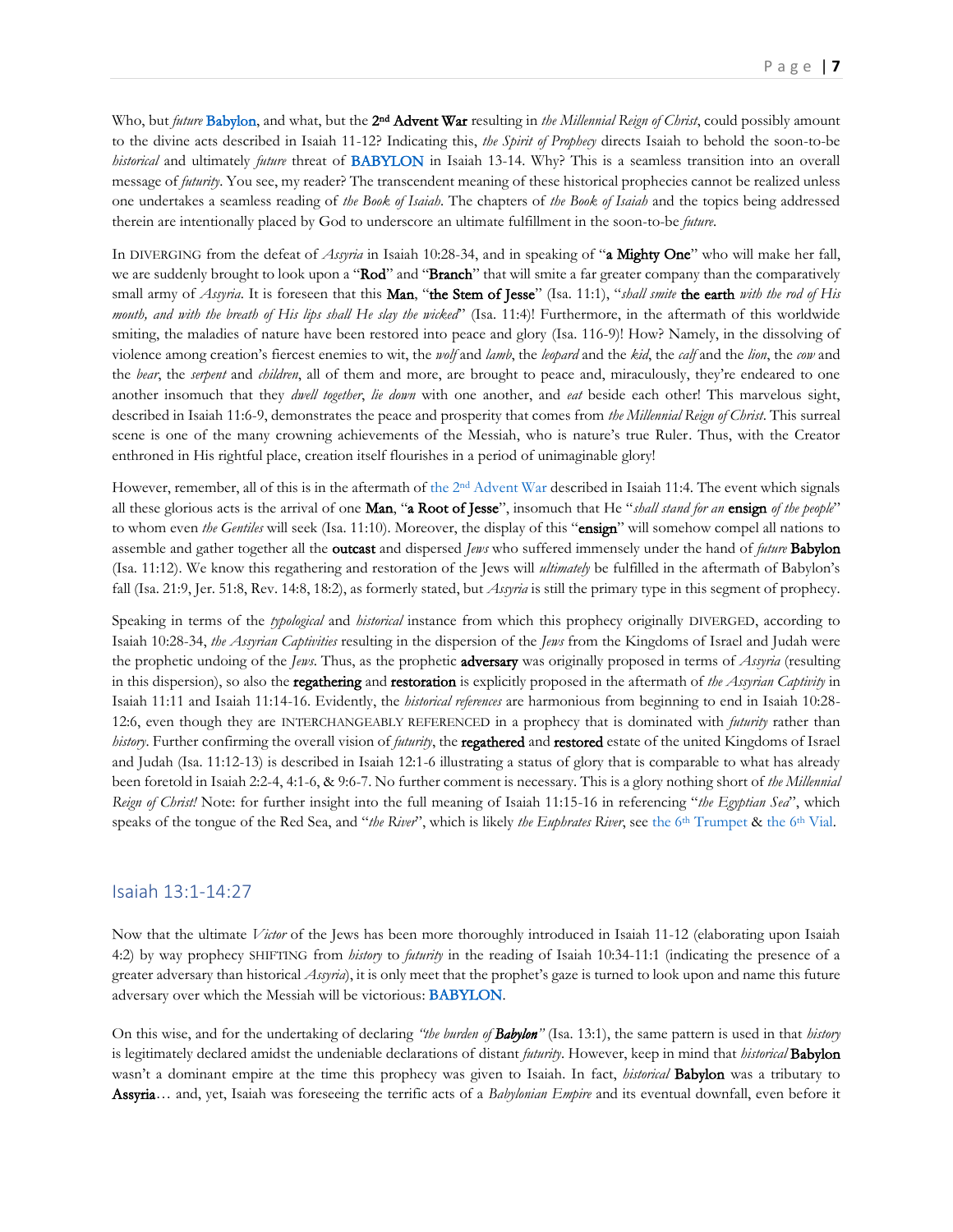rose to prominence on the world stage. Thus, at the giving of Isaiah 13:1-14:27 (sometime during *Ahaz's* reign; Isa. 7:1, 14:28), the contemporaries of Isaiah would be astonished at the reading. Notwithstanding, in retrospect, we observe a greater scope in the reading of Isaiah 13:1-14:27 – namely, the woeful acts of *historical* Babylon being declared alongside like declarations of *future* Babylon, and, we observe the crushing overthrow of *historical* Babylon being declared alongside like declarations of *future* Babylon.

## Isaiah 13:1-11 → the Day of the LORD *through* Babylon

<span id="page-7-0"></span>With the help of *Jeremiah* and *Ezekiel*, both of whom were *Tribulation Prophets* during [the Babylonian Captivities](https://www.therevelationofjesuschrist.org/books/a-chronological-ordering-of-events) of Judah, we can discern what Isaiah is describing in Isaiah 13:1-11. This can be nothing else but [the Day of the LORD](http://www.putoffthyshoes.com/the-last-days/the-day-of-the-lord) *through* Babylon, historically speaking, in that the prophet is describing what God will do through Babylon as a punishment to *the Kingdom of Judah*. For, the destruction herein foretold is said to *"destroy the whole Land"* (Isa. 13:5), or, *"to lay the Land desolate"* (Isa. 13:9), in the fulfillment of a divine purpose: *"He shall destroy the sinners out of it"* (Isa. 13:9). In fact, this purpose has already been explicitly declared in Isaiah 1:21-33, describing in verse 28, "*the destruction of* the transgressors *and of* the sinners", and for well rendered reasons. No other land possessed by any other people or nation on earth would be dealt with thus by God, except *the Jews*. Why? Well, this is God's expressed desire for His people because they are the redeemed of the Lord, [the Church](https://thechurchrealized.com/volume-2/appendix-1/the-old-testament) ("*afterward thou shalt be called, The City of Righteousness, the Faithful City*" – Isa. 1:26). Take, for example, the stated purpose of God in [the Babylonian Captivities](https://www.therevelationofjesuschrist.org/books/a-chronological-ordering-of-events) described in Ezekiel 20:38, as follows,

"And I will purge out from among you the rebels, and them that transgress against Me: I will bring them forth out of the Country where they sojourn, and they shall not enter into the Land of Israel: and ye shall know that I am the LORD." – [Ezek. 20:38](https://biblia.com/bible/kjv1900/Ezek.%2020.38) [For more information, see "[A Near Annihilation & the Purging of all Rebels &](https://www.therevelationofjesuschrist.org/books/a-commentary-on-the-book-of-ezekiel/ezekiel-20-1-21-32/the-wilderness-experience-of-the-tribulation-period#_A_Near_Annihilation)  [Transgressors](https://www.therevelationofjesuschrist.org/books/a-commentary-on-the-book-of-ezekiel/ezekiel-20-1-21-32/the-wilderness-experience-of-the-tribulation-period#_A_Near_Annihilation)".]

Certainly, God would judge many heathen nations *through* Babylon, and did (Isa. 14:4-6, 12-17), even as *Jeremiah* and *Ezekiel* did bear witness (Jer. 46-49, Ezek. 25-32), but the standards of judgment employed on behalf of heathen peoples is *arbitrary* and *irregular*, much to the contrary to how God deals with His people, the Church (for more information, see "[2-Stage,](http://thechurchrealized.com/volume-2/appendix-1/the-old-testament/)  [Populous Distinct, Chronology of Judgment](http://thechurchrealized.com/volume-2/appendix-1/the-old-testament/)"). In fact, most of the time when God judges the heathen within time, it is for what they have done *to* the Church, in how they have *evilly affected* or *dealt injuriously* with her, and not for simply being sinners. On the contrary, God will not allow the people of God to be [sinners](https://thechurchrealized.com/volume-2/appendix-1/the-old-testament) (for more information, see "[The Truly](https://www.therevelationofjesuschrist.org/books/a-commentary-on-the-book-of-ezekiel/ezekiel-18-1-32/the-truly-converted-status-of-the-israelite-people-in-the-wilderness-the-ideals-theretofore)  [Converted Status of the Israelite People in the Wilderness & the Ideals Theretofore](https://www.therevelationofjesuschrist.org/books/a-commentary-on-the-book-of-ezekiel/ezekiel-18-1-32/the-truly-converted-status-of-the-israelite-people-in-the-wilderness-the-ideals-theretofore)"). If they live contrary to the [holy](https://thechurchrealized.com/volume-1/chapter-4/the-glory-of-god-departing-returning-to-the-church/)  [conduct](https://thechurchrealized.com/volume-1/chapter-4/the-glory-of-god-departing-returning-to-the-church/) that is required of them, judgment hastens to intercept them and correct them… or else. Thus, every significant outbreak of divine judgment that befell the Jews throughout the centuries was for the selfsame purpose, namely: *"He shall destroy* the sinners *out of it*<sup>"</sup> (Isa. 13:9; for more information, see "Attempted & Hardly Thwarted Events of Total [Annihilation](https://www.therevelationofjesuschrist.org/books/a-commentary-on-the-book-of-ezekiel/ezekiel-18-1-32/attempted-hardly-thwarted-events-of-total-annihilation)"); and, if nothing else worked then God has a last resort in store: [BABYLON.](http://www.putoffthyshoes.com/the-last-days/babylon-the-coming-of-the-lord?fbclid=IwAR2N5lUYtSDzmODwL1wQx6MpP66E2CL9oyzsC8NrK3nLrzLsjaVTIO9wh7g)

All the verses of Isaiah 13:1-11 have real and genuine fulfillments in *historical* Babylon, all of which are inferior senses of the full scope of the words as they will be fulfilled in *future* Babylon. [The Day of the LORD](http://www.putoffthyshoes.com/the-last-days/the-day-of-the-lord) *through* Babylon is greatly enlarged upon by *Jeremiah* and *Ezekiel*, but nowhere close to the scope of vision foreseen in *the Book of Revelation*. The historically legitimate words are taken to new glories of greatness and terribleness in the *future* scenario, meanwhile the words which transcend *history* (the words which had no *inferior fulfillment* in history) will be manifested in real time in ways unimaginable and indiscernible to the ancient readers. Ah! Without the revelation given to *John*, how shall such verses like Isaiah 13:3 be interpreted? How hardly could such prophecies be understood, I mean, without understanding who [the](https://www.therevelationofjesuschrist.org/books/a-commentary-on-the-book-of-revelation/revelation-7-9/5th-trumpet#_The_Angel_of)  [Angel of the Bottomless Pit](https://www.therevelationofjesuschrist.org/books/a-commentary-on-the-book-of-revelation/revelation-7-9/5th-trumpet#_The_Angel_of) is, or, what [the Bottomless Pit](https://www.therevelationofjesuschrist.org/books/a-commentary-on-the-book-of-revelation/revelation-7-9/5th-trumpet#_The_Bottomless_Pit) is, and the paramount difference enacted in [the Opening of](https://www.therevelationofjesuschrist.org/books/a-commentary-on-the-book-of-revelation/revelation-7-9/5th-trumpet#_The_Opening_of)  [the Bottomless Pit,](https://www.therevelationofjesuschrist.org/books/a-commentary-on-the-book-of-revelation/revelation-7-9/5th-trumpet#_The_Opening_of) and, how [Heaven Rules Hell](https://www.therevelationofjesuschrist.org/books/a-commentary-on-the-book-of-revelation/revelation-7-9/5th-trumpet#_Heaven_Rules_Hell!) nevertheless! The fullness of the work of God *through* Babylon was yet to be declared until *John* was taken up into Heaven (Rev. 4:1) to behold the full scope of the matter introduced by the former prophets. Truly! This is a mysterious and [Strange Work which the](https://www.therevelationofjesuschrist.org/books/a-commentary-on-the-book-of-revelation/revelation-7-9/5th-trumpet#_The_Strange_Work) LORD is foretold to undertake, henc[e the Description](https://www.therevelationofjesuschrist.org/books/a-commentary-on-the-book-of-revelation/revelation-7-9/5th-trumpet#_The_Description_of)  [of the Celestial Army of Babylon](https://www.therevelationofjesuschrist.org/books/a-commentary-on-the-book-of-revelation/revelation-7-9/5th-trumpet#_The_Description_of) brought into full view in Revelation 9:1-19.

Another profound demonstration of how Isaiah 13:1-11 applies *exclusively* to the future scenario becomes evident in a literal fulfillment of Isaiah 13:11. This is in the turning of God's countenance upon Babylon to punish her for what she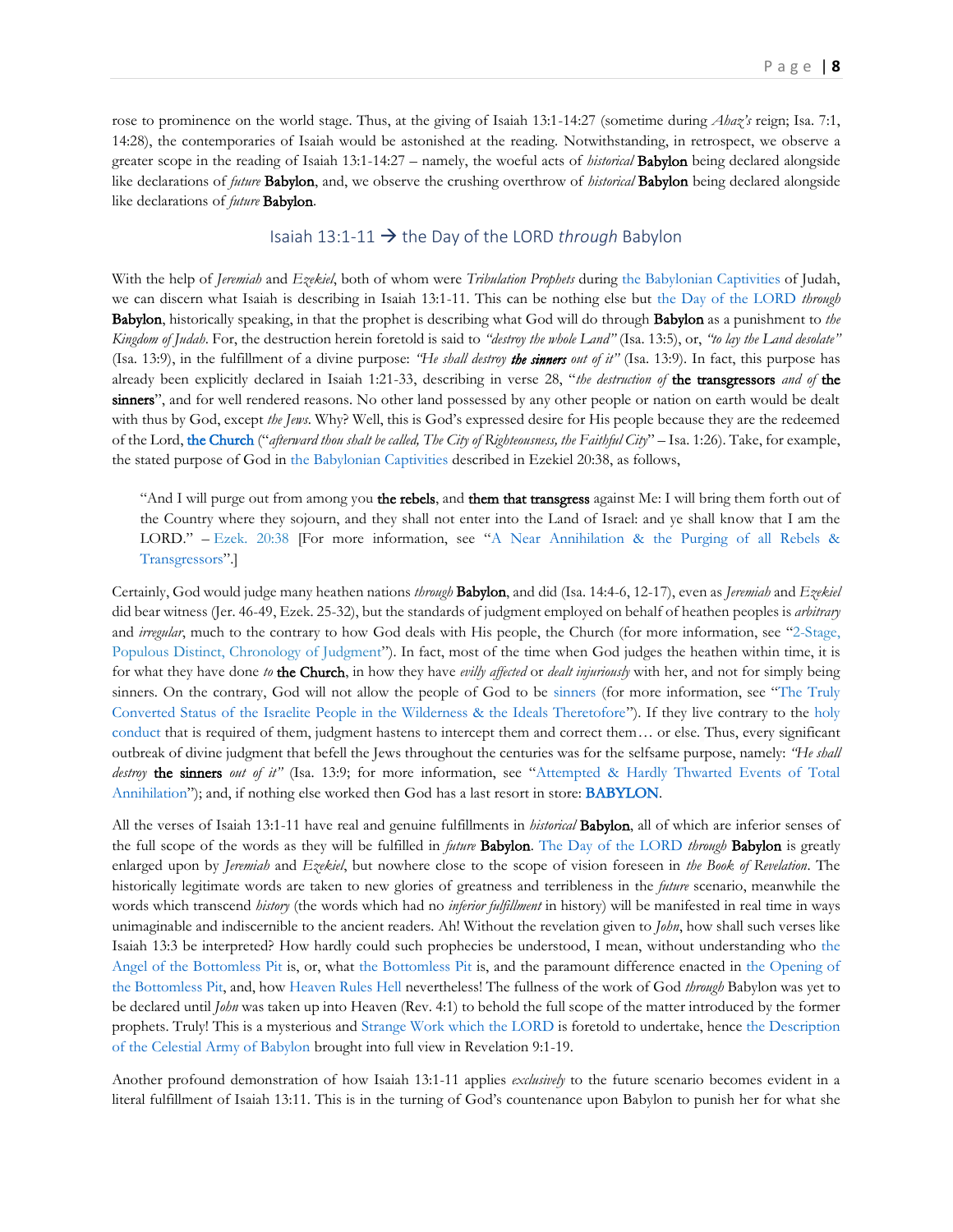did to the Jews, as described in Isaiah 13:1-10. The LORD said, *"And I will punish the world for their evil, and I will cause the arrogancy of the proud to cease, and will lay low the haughtiness of the terrible"* (Isa. 13:11). However, the *historical* Empire of Babylon wasn't even close to encompassing "the world" in its dominion, nor did the judgment of God *upon* Babylon *through* the Medes (Isa. 13:17) amount to the foretold humiliation of Babylon. Rather, the promised humiliation of Babylon herein foreseen is reminiscent of that which was spoken in Isaiah 2:10-22 & 11:4 describing nothing short of the 2nd [Advent War.](https://www.therevelationofjesuschrist.org/books/a-commentary-on-the-book-of-revelation/revelation-11-15-19-14-6-16-21-18-1-20-6/heaven-besieging-earth-the-vials) Then, in the days of *future* Babylon, the Empire is worldwide and therefore to punish *it* the LORD will effectively *"punish* the world *for their evil"* (Isa. 13:11).

## Isaiah 13:12-22 → the Day of the LORD *upon* Babylon

<span id="page-8-0"></span>Apparently, Isaiah 13:11 is an introductory verse to [the Day of the LORD](http://www.putoffthyshoes.com/the-last-days/the-day-of-the-lord) *upon* Babylon. Therefore, Isaiah 13:12-22 elaborates upon what has been introduced. Yet, again, the *historical fulfillments* are far inferior to the soon-to-be *future fulfillments*. From a historical perspective, Isaiah 13:12-16 was *partially fulfilled* in God's judgment *upon* Babylon *through* the Medes, as is stated in Isaiah 13:17 and described thereafter (see also Jeremiah 51:11, 27-28). However, one could hardly say that *the Medes* were so furiously minded to destroy *Babylon* that they did not regard silver or gold, as is stated in Isaiah 13:17, seeing that they possessed the riches and glory of *Babylon* after taking the Kingdom (Daniel 5). In fact, they took the Kingdom suddenly and peacefully in one night, and *the Medes* mingled with *the Chaldeans* after the throne was taken from *Belshazzar* and possessed by *Darius* the Median (Dan. 5:31). Thus, one is deluded to think that *the Medes* showed no pity and were unsparing in the slaughter, as is described in Isa. 13:18, or that the overthrow of *Babylon* was like when God overthrew *Sodom* and *Gomorrah* and made it uninhabitable, as described in Isa. 13:19-22.

Now, to be clear, there was a slaughtering that took place at a later time (years after the events of Daniel 5) when *the Medes* put down the rebellion of *the Chaldeans* within the Kingdom and a significant slaughtering took place, but even this was far short of the prophetic vision. The anticipation of this judgment was only strengthened by what *Haggai* & Zechariah foresaw in Haggai 2:21-23 & Zechariah 1:9-11, 18-21, 2:6-9, and yet the injuries suffered by *the Chaldeans* were far short of *Haggai's* and *Zechariah's* prophetic testimony as well.

Evidently, these prophecies do transcend these historical fulfillments in the foreseeing of events that will be exactly as what was foretold in every detail spoken by God ("I the LORD speak in righteousness, I declare things that are right." - Isa. 45:19). Literally, *the God of Israel* will "SHAKE" THE HEAVENS AND THE EARTH at the outpouring of [the 7](https://www.therevelationofjesuschrist.org/books/a-commentary-on-the-book-of-revelation/revelation-11-15-19-14-6-16-21-18-1-20-6/the-shaking-7th-vial)<sup>th</sup> Vial during [the 2](https://www.therevelationofjesuschrist.org/books/a-commentary-on-the-book-of-revelation/revelation-11-15-19-14-6-16-21-18-1-20-6/heaven-besieging-earth-the-vials)<sup>nd</sup> [Advent War](https://www.therevelationofjesuschrist.org/books/a-commentary-on-the-book-of-revelation/revelation-11-15-19-14-6-16-21-18-1-20-6/heaven-besieging-earth-the-vials) just as the prophet *Isaiah* and *Haggai* described in Isaiah 13:13 & Haggai 2:6-7, 21-22. My reader, recall to mind the earlier description of Isaiah's vision when he saw the moment "*when [the God of Israel] ariseth to* [SHAKE](https://www.therevelationofjesuschrist.org/books/a-commentary-on-the-book-of-revelation/revelation-11-15-19-14-6-16-21-18-1-20-6/the-shaking-7th-vial) *terribly the earth*" in Isaiah 2:19. The *partially fulfilled* words that powered the manifestation of pastime scenarios must therefore transcend history for a *complete* and *entire fulfillment* in the future. Accordingly, the prophetic witness of a [WORLDWIDE](https://www.therevelationofjesuschrist.org/books/a-commentary-on-the-book-of-revelation/revelation-11-15-19-14-6-16-21-18-1-20-6/the-shaking-7th-vial) [SHAKING](https://www.therevelationofjesuschrist.org/books/a-commentary-on-the-book-of-revelation/revelation-11-15-19-14-6-16-21-18-1-20-6/the-shaking-7th-vial) does unceasingly resound throughout the centuries (the Shaking: [Hag. 2:5-9,](https://biblia.com/bible/kjv1900/Haggai.%202.5-9) [21-23;](https://biblia.com/bible/kjv1900/Hag%202.21-23) [Ezek. 38:19-23,](https://biblia.com/bible/kjv1900/Ezek.%2038.19-23) [Isa. 2:10-](https://biblia.com/bible/kjv1900/Isa.%202.10-22) [22,](https://biblia.com/bible/kjv1900/Isa.%202.10-22) [13:13,](https://biblia.com/bible/kjv1900/Isa%2013.13) [24:](https://biblia.com/bible/kjv1900/Isa%2013.24)18-20, 34:4, 54:10, [Jer. 50:46,](https://biblia.com/bible/kjv1900/Jer.%2050.46) [Joel 3:9-16,](https://biblia.com/bible/kjv1900/Joel%203.9-16) [Heb. 12:25-29,](https://biblia.com/bible/kjv1900/Heb.%2012.25-29) [Mk. 13:24-27,](https://biblia.com/bible/kjv1900/Mark.%2013.24-27) [Lk. 21:25-27,](https://biblia.com/bible/kjv1900/Luke.%2021.25-27) [Matt. 24:29-31,](https://biblia.com/bible/kjv1900/Matt.%2024.29-31) [Rev.](https://biblia.com/bible/kjv1900/Rev.%206.12-17)  [6:12-17,](https://biblia.com/bible/kjv1900/Rev.%206.12-17) [16:17-21](https://biblia.com/bible/kjv1900/Rev%2016.17-21); for more information, see "the Shaking  $(7<sup>th</sup>$  Vial)").

Even so, amidst the Shaking and during the 2<sup>nd</sup> Advent War, everyone *joined* with *the Armies* of Babylon will be *slain* in fulfillment of Isaiah 13:15. The **Empire of Babylon** will be vanquished and demolished as described in Isaiah 13:19-22. Yea, the desolations of Babylon from a *Celestial* and *Terrestrial* perspective will amount to the fearful words spoken by God! I repeat, God will fulfill His own words in ways unfathomable to men! In doing the unthinkable to *future* Babylon, lo and behold: the scenarios rehearsed in Isaiah 14:3-27 will have actually taken place! However, before turning our gaze upon these profound descriptions of *future* events pertaining to [the Day of the LORD](http://www.putoffthyshoes.com/the-last-days/the-day-of-the-lord) *upon* Babylon, we need to observe the testimony of Isaiah 14:1-3.

## Isaiah 14:1-3  $\rightarrow$  the Regathering & Restoration of the Jews

<span id="page-8-1"></span>Of course, the Regathering & Restoration of the Jews is no new subject to the Book of Isaiah. We have already observed it in Isaiah 1:25-31, 2:2-4, 4:1-6, 6:13, 10:20-22, 11:6-16, 12:1-6. Though brief, the promised regathering and restoration of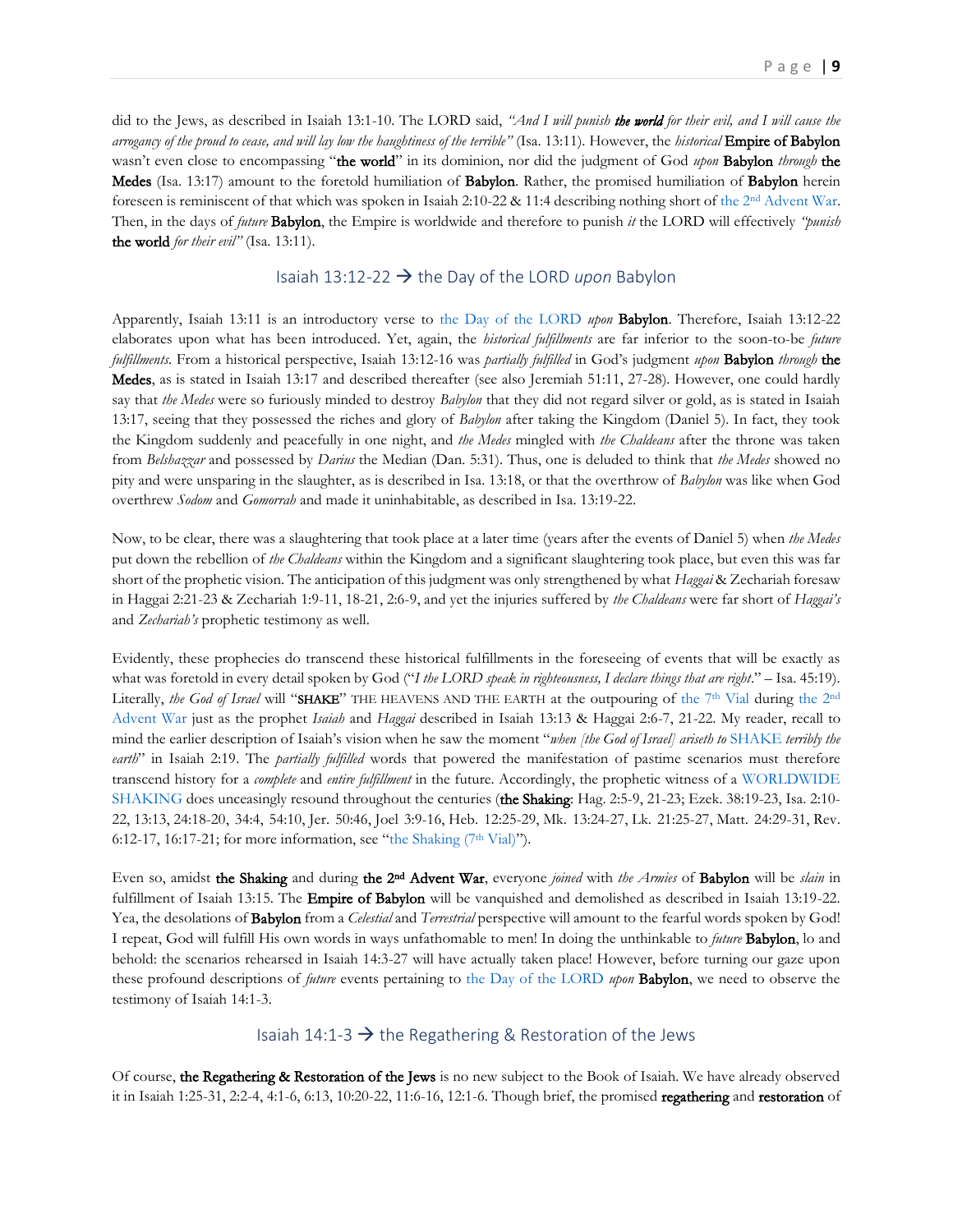Isaiah 14:1-3 indicates a prolonged season of dispersion existing beyond the aftermath of *the Assyrian Captivities*, seeing that this regathering and restoration is calendared after [the Babylonian Captivities.](https://www.therevelationofjesuschrist.org/books/a-chronological-ordering-of-events) A simple reading of this prophecy would not communicate this implication to ancient readers who do not yet know about the 1<sup>st</sup> [Restoration Generation](https://www.therevelationofjesuschrist.org/books/a-commentary-on-the-book-of-revelation/revelation-4-6/the-breaking-of-the-seals-of-the-book-explaining-vindicating-the-past#_The_1st_Restoration_1) numerically foretold by *Jeremiah* and later confirmed by *Daniel*, that a remnant will return in exactly *70 years* (Jer. 25:11-12, 29:10-11). Of course, neither do such readers comprehend the existence of the 2<sup>nd</sup> [Restoration Generation](https://www.therevelationofjesuschrist.org/books/a-commentary-on-the-book-of-revelation/introduction/the-doctrine-of-the-last-days#_The_2nd_Restoration_1) of the Jews coming about because of the shortcomings of the 1<sup>st</sup> [Restoration Generation,](https://www.therevelationofjesuschrist.org/books/a-commentary-on-the-book-of-revelation/revelation-4-6/the-breaking-of-the-seals-of-the-book-explaining-vindicating-the-past#_The_1st_Restoration_1) nor could they possibly realize how so great a host of Gentiles will be *joined* to the Jews in that generation and the age following. Furthermore, how shall they imagine the [3](https://www.therevelationofjesuschrist.org/books/a-commentary-on-the-book-of-revelation/revelation-10-1-11-14/zerubbabel-joshua-the-latter-house-of-glory#_3-Stage,_Multi-Sensed,_Synergistic)<sup>rd</sup> [Restoration Generation](https://www.therevelationofjesuschrist.org/books/a-commentary-on-the-book-of-revelation/revelation-10-1-11-14/zerubbabel-joshua-the-latter-house-of-glory#_3-Stage,_Multi-Sensed,_Synergistic) of the Jews as it relates to the closing of [the Gentile Church Age?](https://www.therevelationofjesuschrist.org/books/a-commentary-on-the-book-of-revelation/revelation-10-1-11-14/zerubbabel-joshua-the-latter-house-of-glory#_The_3rd_Restoration) Believe it or not, the spiritual eyes of Isaiah are made to behold things historically relevant to each of these critical junctures of *history* and *beyond*, while the vast majority thereof is a guided tour of the events of *futurity* in such unparalleled detail, the only comparable revelation is what is given to *John* in the Book of Revelation.

## Isaiah 14:3-27 – the Day of the LORD *upon* Babylon

<span id="page-9-0"></span>Certainly, as has been the case heretofore, there are *inferior fulfillments* of this text manifest in *historical* Babylon. However, the vast majority of what is being spoken applies exclusively to the death & destruction of *future* Babylon. Evidencing this, a simple reading of the text provokes various questions that beg for answers.

For example, perhaps the most provocative part of the text compels the reader to ask, why is *"the King of Babylon"* (Isa. 14:4) also called *"[Lucifer](https://www.therevelationofjesuschrist.org/books/a-commentary-on-the-book-of-revelation/revelation-7-9/5th-trumpet#_The_Angel_of)"* (Isa. 14:12)? Moreover, why does the perspective of observation change in beholding the cessation of *the Kingdom of Babylon?* For, we see *the world* rejoicing and being put at rest in Isaiah. 14:4-8, and then we see *the galleries of Hell* marveling at the fall of *the King of Babylon* in that he, from so great a height, was plunged into the same pit of torments as all other men (Isa. 14:9-11, 18-22). Certainly, the death & destruction of this *Adversary*, the one seated at the helm of *the Babylonian Empire*, is the focal point of this text, but *whose* pride is being unveiled in Isaiah 14:12-17?

Clearly, this is not the proud saying of a mere man that lived in any single generation of the *past* or the *future*. Right? Rather, this scene of observation was outside of time and removed from the world, taking place in the very abode of *Heaven* itself when *Lucifer* was "*the Anointed Cherub*" in the midst of *the Stones of Fire* (Ezekiel 28:12-19). The words spoken by *Lucifer* in Isaiah 14:13-14 were uttered while he was in *Heaven*, and these stout words were the reason for his expulsion from *Heaven*, an event also known as Lucifer's fall from heaven ("*How art thou fallen from Heaven*" – Isa. 14:12).

Evidently, Isaiah 13-14 SHIFTS from *historical* Babylon in the places heretofore described, and, consequentially, it is dominated by the foresight of *future* Babylon. Marvelously, in yet an another SHIFT the onlooking eyes of readers are made to behold the fall of a human *Adversary*, here called *the King of Babylon*, and the fall of an angelic *Adversary*, here called *Lucifer*. No further explanation is provided. The prophecy presents both figures in one seamless utterance and without apology, and for good reason. For, this same method and [pattern](https://www.therevelationofjesuschrist.org/books/a-commentary-on-the-book-of-revelation/subject-studies-revelation-11-1-14-12-1-17-13-1-14-5-17-1-18/revelation-17-1-18) of prophesying is undertaken by the prophets from generation to generation. The matter is meant to be searched out and discovered through the combined witness of all the prophets! Thus, I entreat the reader, if such a method of prophecy is confounding to you, as I am sure it was confounding to the ancient readers of this prophecy, for starters I propose the study of [Daniel 2,](https://www.therevelationofjesuschrist.org/books/a-commentary-on-the-book-of-revelation/subject-studies-revelation-11-1-14-12-1-17-13-1-14-5-17-1-18/revelation-17-1-18#_Daniel_2) [Daniel 7,](https://www.therevelationofjesuschrist.org/books/a-commentary-on-the-book-of-revelation/subject-studies-revelation-11-1-14-12-1-17-13-1-14-5-17-1-18/revelation-17-1-18#_Daniel_7) [Daniel 8,](https://www.therevelationofjesuschrist.org/books/a-commentary-on-the-book-of-revelation/subject-studies-revelation-11-1-14-12-1-17-13-1-14-5-17-1-18/revelation-17-1-18#_Daniel_8) [Daniel 9,](https://www.therevelationofjesuschrist.org/books/a-commentary-on-the-book-of-revelation/subject-studies-revelation-11-1-14-12-1-17-13-1-14-5-17-1-18/revelation-17-1-18#_Daniel_9) & [Daniel 10-](https://www.therevelationofjesuschrist.org/books/a-commentary-on-the-book-of-revelation/subject-studies-revelation-11-1-14-12-1-17-13-1-14-5-17-1-18/revelation-17-1-18#_Daniel_10-12) [12](https://www.therevelationofjesuschrist.org/books/a-commentary-on-the-book-of-revelation/subject-studies-revelation-11-1-14-12-1-17-13-1-14-5-17-1-18/revelation-17-1-18#_Daniel_10-12) in hopes to discover how diverse generational identities bear witness to one intergenerational identity.

All things considered, Isaiah's prophecy could not be more precise and relevant to the overarching goal of Biblical Prophecy. Lofty divine purposes are herein unveiled, my reader, and this is but the tip of the iceberg of so grand a story of *futurity* it is unimaginable and incomprehensible, and by all means indescribable except by typological demonstrations of *pastime events* that stand as inferior examples of *futurity!*

"The LORD of hosts hath sworn, saying, Surely as I have thought, so shall it come to pass; and as I have purposed, so shall it stand: *That I will break* the Assyrian *in My Land, and upon My Mountains tread him under foot: then shall his yoke depart from off them, and his burden depart from off their shoulders.* This is the purpose that is purposed upon the whole earth: and this is the hand that is stretched out upon all the nations. For the LORD of hosts hath purposed, and who shall disannul it? and his hand is stretched out, and who shall turn it back?" – Isa. 14:24-27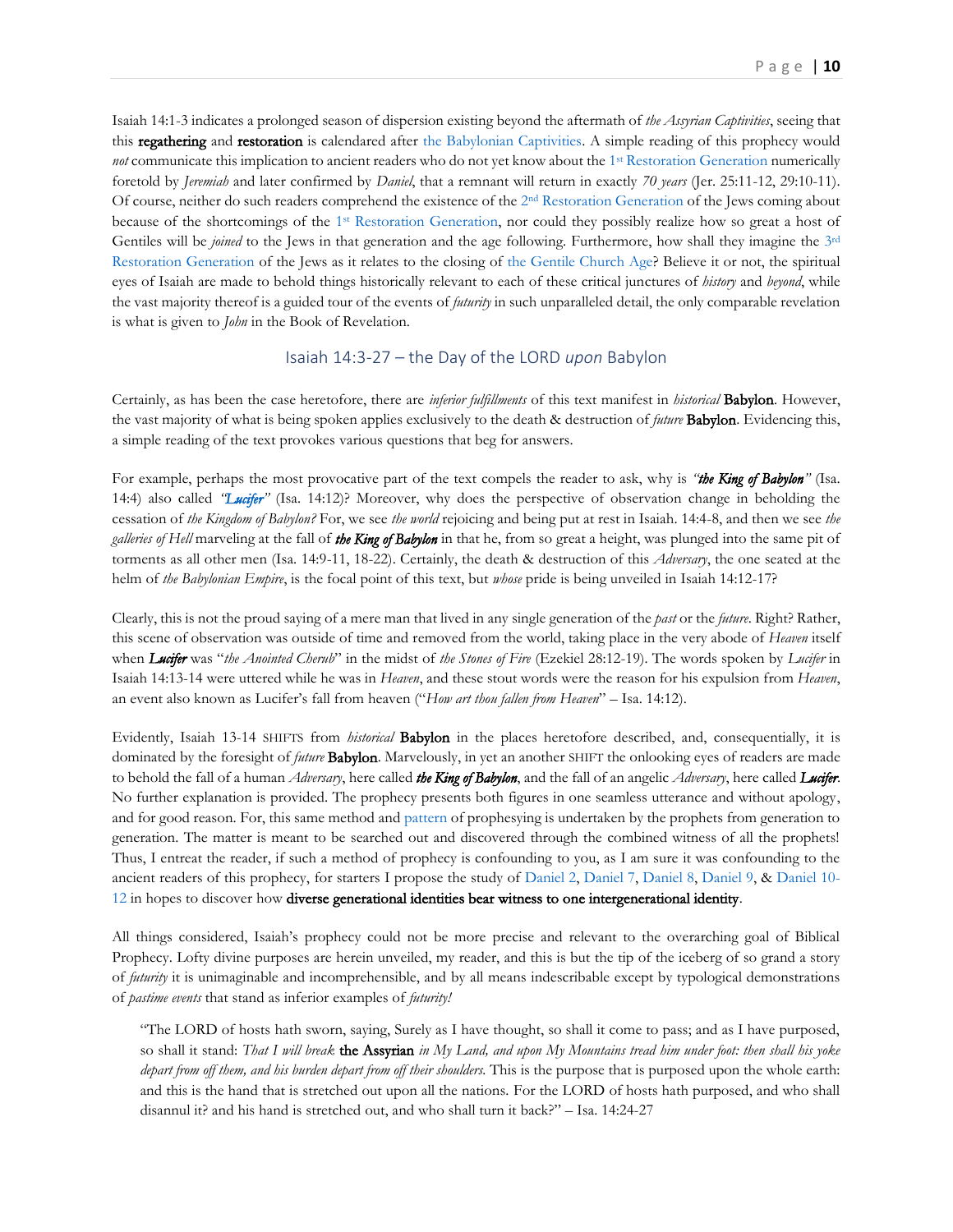Fittingly, and as a close to this masterful prophecy (Isa. 14:24-27), I am compelled to direct the reader to behold one final SHIFT back to *historical* Assyria amidst this prophecy of *historical* and *future* Babylon. Ah, the exactness! The divine perfection of Biblical Prophecy from beginning to end is absolutely marvelous! For, Assyria was the object of prophecy in the *opening* (Isa. 10:28-34) and *closing* (Isa. 14:25) of this divine utterance. This shocking revelation of *historical* and *future* Babylon began as a SHIFT from Isaiah's prophesying of *historical* Assyria (as was formerly addressed at length in this commentary), and in one final act of marvelous INTERCHANGEABLENESS, lo, the fate of *historical* Assyria is foretold in Isaiah 14:25 indicating the soon-to-be victory recorded in Isaiah 36-38, 2 Chronicles 32, & 2 Kings 18-20; namely, that God would break *Assyria* in *the Land of Judah* and remove his yoke from off their shoulders, though their inglorious invasion is unstoppable in its approach to *Jerusalem* as described in Isaiah 10:28-34.

#### <span id="page-10-0"></span>Isaiah 14:28-23:18

As observed in [Isaiah 10:28-12:6](#page-5-0) [& Isaiah 13:1-14:27,](#page-6-0) only now with many more nations and peoples brought into view, the method of prophecy continues in declaring interchangeable objectives by SHIFTING between different fulfillments of *history* and *futurity*. In Isaiah 14:28-23:18, the prophet Isaiah prophesies to Palestina (Isa. 14:28-32), Moab (Isa. 15:1-16:14), Damascus (Isa. 17:1-14), the Land beyond the rivers of Ethiopia (Isa. 18:1-7), Egypt (Isa. 19:1-25), Egypt & Assyria (Isa. 20:1-6), concerning Babylon's fall (Isa. 21:1-10), Dumah (Isa. 21:11-12), Arabia (Isa. 21:13-17), Judah (Isa. 22:1-25), and Tyre (Isa. 23:1-18). Nevertheless, suddenly, and without warning, amidst the declaration of purely *historical* events concerning God's judgment of these nations and peoples, lo, the eyes of prophecy SHIFT to look into the distant horizon of *futurity* in beholding the scenery of things as it shall be in [the End of the World,](http://www.putoffthyshoes.com/the-last-days/the-day-of-the-lord) during and after [the Great Tribulation](https://www.therevelationofjesuschrist.org/resources/70th-week-timeline) under Spiritual Babylon, during and after the 2<sup>nd</sup> [Advent War](https://www.therevelationofjesuschrist.org/books/a-commentary-on-the-book-of-revelation/revelation-11-15-19-14-6-16-21-18-1-20-6/the-shaking-7th-vial) of Christ, and during or after the 3<sup>rd</sup> Restoration Generation of the Jews in *the Millennial Reign* of Christ! Once again, we know these things in retrospect, and it is unrealistic to expect the ancient readers of these prophecies to interpret them on this wise. Consequentially, this makes for a complicated segment of prophecy.

It will take a good amount of studious labor until the complicated reading is simple and fluid to the mind of capable interpreters. However, let the reader be on the lookout for Isaiah's historically transcendent end-time burden amidst the reading of ancient & multi-sensed prophecies. In summation, I entreat the reader to make the astounding discovery divinely intended in the giving of these prophecies: the final estate of the Jews (Isa. 14:30, 32) in prophesying to Palestina (Isa. 14:28-32); the final estate of the Jews (Isa. 16:5) in prophesying to Moab (Isa. 15:1-16:14), and, the final estate of Moab and the remnant thereof (Isa. 15:9, 16:14, Jer. 48:42-47); the final estate the Jews (Isa. 17:4, 6-8) and, moreover, the foresight of a divine intervention of miraculous defense on behalf of the Jews against adversarial "*nations*" (Isa. 17:12-14), all while prophesying to **Damascus / Syria** (Isa. 17:1-14); the final estate of the Jews (Isa. 18:2, 7) in prophesying to the Land beyond the rivers of Ethiopia (Isa. 18:1-7); the final estate of the Jews, the Egyptians, and the Assyrians (Isa. 19:16-25) in prophesying to Egypt (Isa. 19:1-25); the final estate of Babylon and her idolatry according to Isaiah 21:9; the final estate of the Messiah's Government typologically displayed in Eliakim the son of Hilkiah (Isa. 22:20-25); the final estate of Tyre (Isa. 23:17-18) in prophesying to **Tyre** (Isa. 23:1-18); and, the final estate of **the whole earth** & **the Jews** in accordance with Isaiah 24:1-26:6 in the foreseeing o[f the End of the World,](http://www.putoffthyshoes.com/the-last-days/the-day-of-the-lord) the Great Tribulation under [Spiritual Babylon,](http://www.putoffthyshoes.com/the-last-days/babylon-the-coming-of-the-lord?fbclid=IwAR2N5lUYtSDzmODwL1wQx6MpP66E2CL9oyzsC8NrK3nLrzLsjaVTIO9wh7g) the 2<sup>nd</sup> Advent [War](https://www.therevelationofjesuschrist.org/books/a-commentary-on-the-book-of-revelation/revelation-11-15-19-14-6-16-21-18-1-20-6/the-armies-of-heaven-in-worldwide-battle) of Christ, and or the 3<sup>rd</sup> [Regathering](https://www.therevelationofjesuschrist.org/books/a-commentary-on-the-book-of-revelation/revelation-11-15-19-14-6-16-21-18-1-20-6/a-treacherous-journey-the-point-of-conversion) & [Restoration](https://www.therevelationofjesuschrist.org/books/a-commentary-on-the-book-of-revelation/revelation-11-15-19-14-6-16-21-18-1-20-6/light-to-the-gentiles-the-law-god-s-witnesses) of the Jews in [the Millennial Reign](https://www.therevelationofjesuschrist.org/books/a-commentary-on-the-book-of-revelation/revelation-11-15-19-14-6-16-21-18-1-20-6/day-1-335-the-triumphant-entry-of-christ-into-jerusalem) of Christ! In other words, these prophecies transcend *history* in describing things exclusive to *futurity* in the Last Days, despite the fact that these prophecies are embedded in prophetic utterances that are diversely *historical*.

## Isaiah 14:28-32 (Palestina)

<span id="page-10-1"></span>While Isaiah may indeed be prophesying of *Uzziah* and *Hezekiah* (Isa. 14:29) in speaking to *Palestina*, the most pronounced subject of prophecy pertains to the near annihilation of *the Jews* and the total annihilation of *the Philistines*, as described in Isaiah 14:30 (2 Chron. 26:6, 28:18, 2 Kings 18:8), and by whom else but *Babylon*, as described in Isaiah 14:31 (Jer. 47:1-7;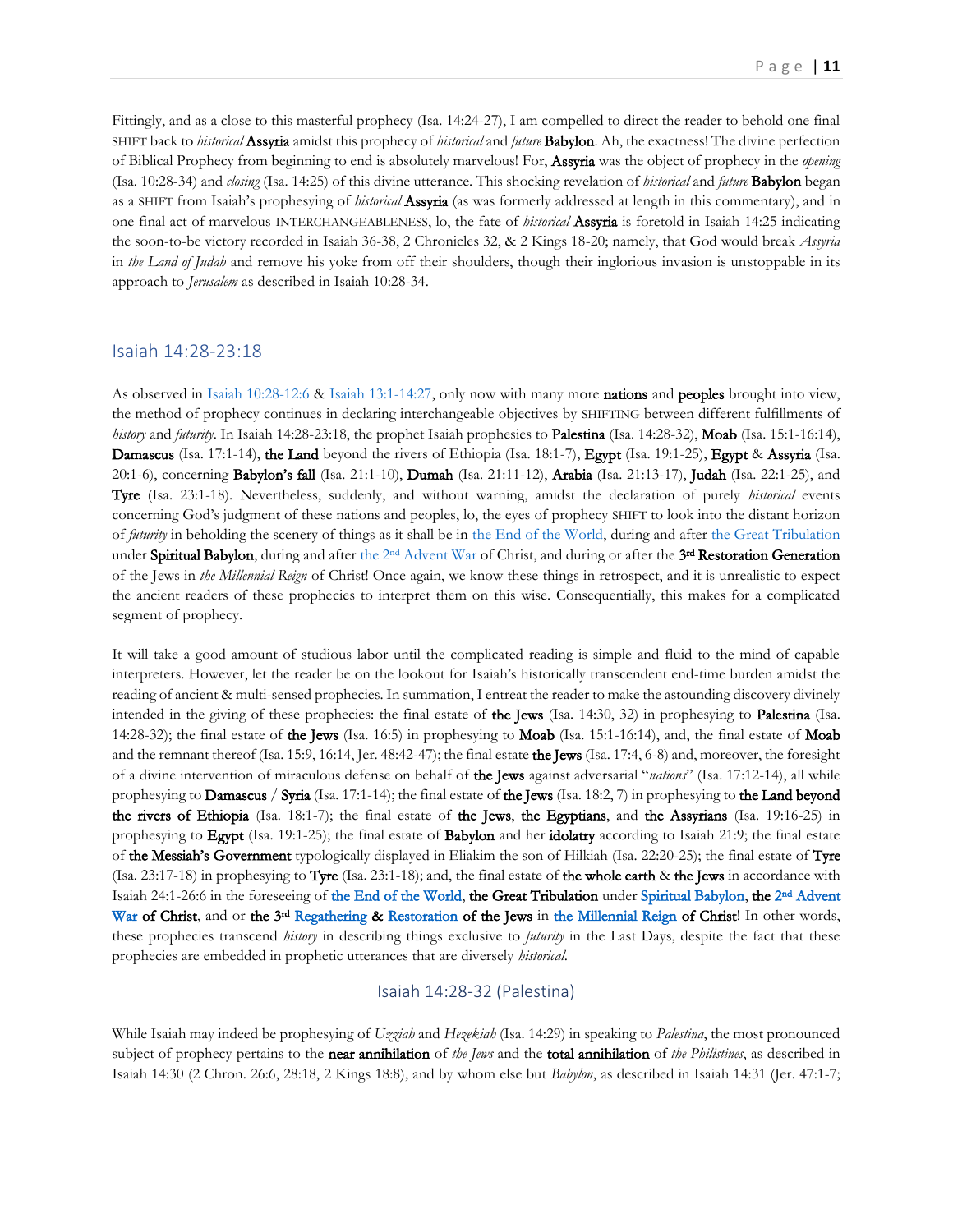Jer. 1:14, 6:1, 10:22, 46:20), therefore when the dust settles and the **smoke** clears all we observe is the establishment of *Zion* (Isa. 14:32, Zeph. 3:12, Matt. 5:3).

#### Isaiah 15:1-16:14 (Moab)

<span id="page-11-0"></span>Likewise, while Isaiah may indeed be foretelling God's judgment of Moab *through* Assyria, seeing that this prophecy was to be fulfilled in *3 years* (Isa. 16:13-14), and therein Isaiah is also speaking of Moab's need to treat the Jews favorably during the Assyrian Captivities in anticipation of their eventual rise to complete dominance, as described in Isaiah 16:1-5, the full scope of the prophecies were not fulfilled in Assyria's destructive rampage of Moab. This is apparent in that the substance of these prophecies was still *unfulfilled* in Jeremiah's prophetic perception (Jer. 48:1-47) of what remains to be accomplished in the soon-to-be arrival of *historical* Babylon, hence the parallels: Isa. 15:2 & Jer. 48:37; Isa. 15:3 & Jer. 48:38; Isa. 15:4 & Jer. 48:34; Isa. 15:5 & Jer. 48:34, 3, 5; Isa. 15:6 & Jer. 48:34; Isa. 15:7 & Jer. 48:36; Isa. 16:6 & Jer. 48:29-30; Isa. 16:7 & Jer. 48:31; Isa. 16:8-9 & Jer. 48:32; Isa. 16:10 & Jer. 48:33; and Isa. 16:11 & Jer. 48:36. However, not even *historical* Babylon will fulfill the whole record of the aforementioned prophecies. The exacting of all that is written concerning Moab will require the coming of *future* [Babylon,](http://www.putoffthyshoes.com/the-last-days/babylon-the-coming-of-the-lord?fbclid=IwAR2N5lUYtSDzmODwL1wQx6MpP66E2CL9oyzsC8NrK3nLrzLsjaVTIO9wh7g) even as Isaiah is made to observe in Isaiah 25:10 (Num. 24:17, Zeph. 2:9; for more information, see [The Day of the LORD\)](http://www.putoffthyshoes.com/the-last-days/the-day-of-the-lord).

Harmoniously, another clear indication of an *overarching* prophetic burden that transcends history (God's judgment through Assyria or *historical* Babylon) can be observed in the introduction of the foretold burden of *divine judgment* in the terms, "Because in the night...", and, "because in the night...", being repeated twice in Isaiah 15:1. Fittingly, this is the introduction of "*the burden of Moab*" (Isa. 15:1); and, seeing that *the burden* is not fully accomplished by Assyria or *historical* Babylon, we will see these terms in reference again in depiction of another nightfall taking place beyond the fall of *historical* Babylon in Isaiah 21:1-12. In other words, after the night there's *another* night. According to Isaiah 21:1-12, the prophetic *watchman* in station is looking into **the night** - which he does *continually* – thus being made to see the end of the matter, which in prophetic terms means the expiring of nighttime in the *awaking* of the dawn. Being interpreted, the announcement is made: "Babylon is fallen" (Isa. 21:9, Jer. 51:8, Rev. 14:8, 18:2). The question, *"Watchman, what of* the night?*"* (Isa. 21:11), means, *"What of Babylon?"*, and thus after the watchman looked into the night to see what it would bring he makes the announcement that "Babylon is fallen" (Isa. 21:9).

"…Watchman, what of the night? Watchman, what of the night? The watchman said, The morning cometh, *and* also the night: if ye will enquire, enquire ye: return, come." - Isa. 21:11-12

Harmoniously, the announcing of the fall of *historical* Babylon (Isa. 21:1-10) in these terms means the end of the night in that "morning cometh" (Isa. 21:12), however if morning is coming "*and* also the night" thereafter (Isa. 21:12), as the prophet goes on to say, this indicates the coming of *future* Babylon for the making of another midnight hour of destruction and madness (Isa. 13:1-14:27). The *revival* of night is, in other words, the *revival* of the *fallen* Empire of Babylon (Rev. 17:4- 5), thus indicating the coming of *future* [Babylon.](http://www.putoffthyshoes.com/the-last-days/babylon-the-coming-of-the-lord?fbclid=IwAR2N5lUYtSDzmODwL1wQx6MpP66E2CL9oyzsC8NrK3nLrzLsjaVTIO9wh7g) In summary, this prophetic metaphor can be understood in the totality of its use indicating the night beginning with *Assyria*, which is only the beginning of divine judgment upon *Moab* (not excluding other nations) as described in Isa. 15:1-16:14, thus with the divine overthrow of *Assyria* at *Jerusalem* the nations of the world experience a brief reprieve from the night, as described in Isa. 17:14, but with the coming of *historical* Babylon shortly thereafter (Isa. 39:1-8) another **night** descends upon the nations (Isa. 13:1-14:27), and with the coming of a subsequent morning and then another night after *historical* Babylon's fall, as described in Isaiah 21:11-12, it is certain that these prophecies will consummate in *future* [Babylon.](http://www.putoffthyshoes.com/the-last-days/babylon-the-coming-of-the-lord?fbclid=IwAR2N5lUYtSDzmODwL1wQx6MpP66E2CL9oyzsC8NrK3nLrzLsjaVTIO9wh7g)

Furthermore, in yet another clear indication of an overarching burden (*history* as a divine prop to declare *futurity*), let's turn our eyes upon the gracious instruction given by God to *Moab* concerning the welcoming of Jewish Outcasts during *the Assyrian & Babylonian Captivities* (Isa. 16:3-4). *Moab* is divinely counseled to live in anticipation of an inevitable exaltation of *the Jews* through the revival of [the Davidic Throne,](https://www.therevelationofjesuschrist.org/books/a-commentary-on-the-book-of-revelation/revelation-4-6/the-breaking-of-the-seals-of-the-book-explaining-vindicating-the-past#_The_Root_of) according to Isaiah 16:5, and in being thus minded they should help the fleeing *Jews* of Israel or Judah by providing them *covert sanctuary* from the face of their *spoilers*, the *Assyrians* and the *Babylonians* (Isa. 16:3-4). Right? In other words, Isaiah 16:3-4 speaks of the Jews who are effectively escaping the grasp of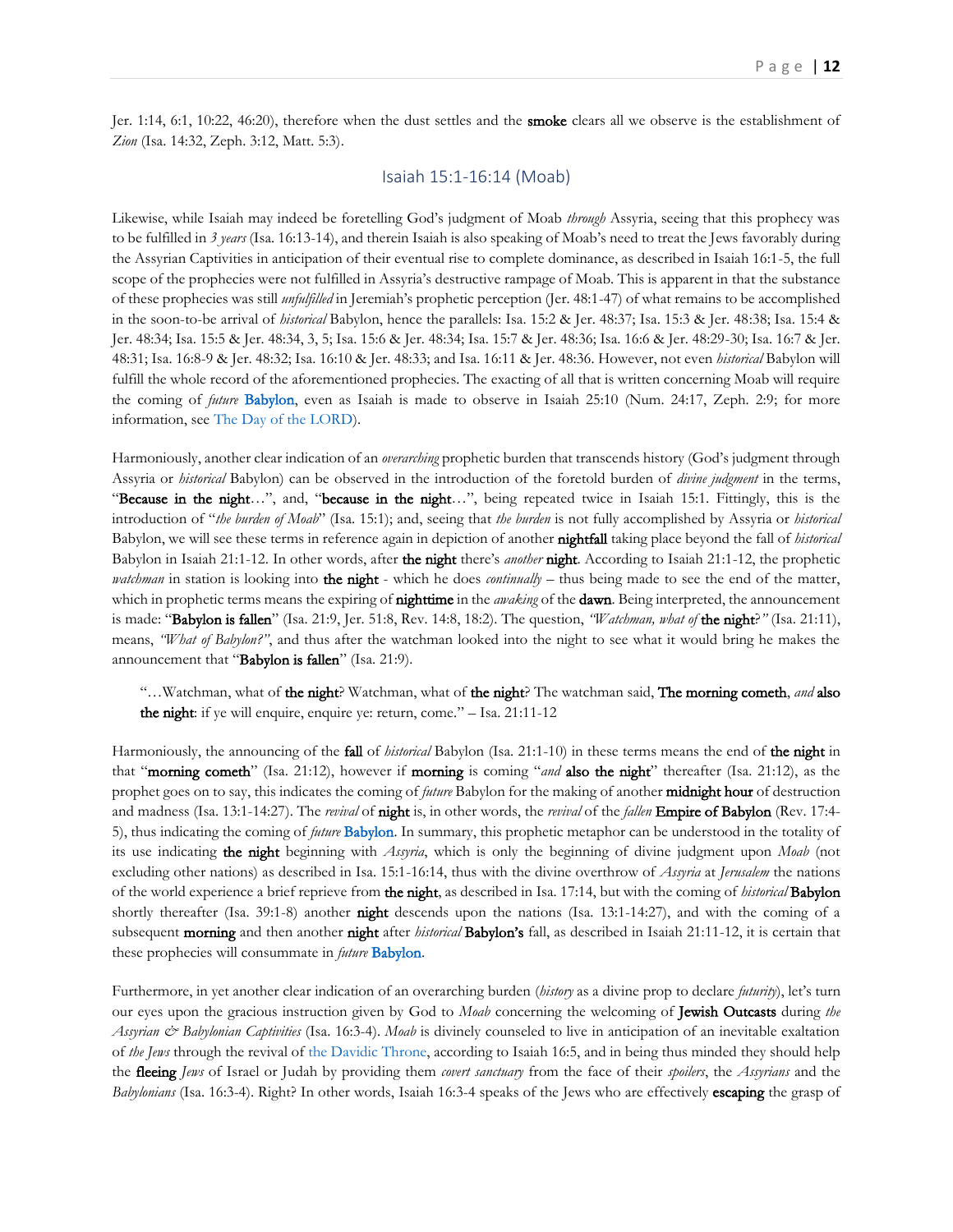*Assyria* and historical *Babylon*, presumably only with the aid of *Moabites*. My reader, the divine counsel given to *Moab* isn't necessarily profound at first glance, but the word-usage of the counsel is profoundly significant in terms of other prophecies in *the Book of Isaiah* pertaining to the Jewish Escapees. Let me explain.

The status of the escaping *Jews* is a prominent subject of *the Book of Isaiah;* for, how else shall redemption continue without a remnant? Even so, the subject was addressed by Isaiah long before Isaiah 16:1-5 (an unusual circumstance of *history* wherein God is calling for the helping hand of an intolerably wicked people, *the Moabites*). Thus, let the reader understand that Jewish Escapees are those who escape *during* or *after* the *warfare* and or *dispersions* that God ordained through Assyria and *historical* Babylon, but more importantly they are those who will one day be called the 3<sup>rd</sup> Restoration Generation of the Jews who survive the likes of *future* Babylon! In a clear shift from *history* to *futurity*, and as a striking first-mention of the topic in *the Book of Isaiah*, Jewish Escapees ("*them that are* escaped *of Israel…he that is* left *in Zion, and he that* remaineth *in Jerusalem*" – Isa. 4:2-3) are foreseen to be experiencing the unparalleled glory o[f the Millennial Reign](https://www.therevelationofjesuschrist.org/books/a-commentary-on-the-book-of-revelation/revelation-11-15-19-14-6-16-21-18-1-20-6/day-1-335-the-triumphant-entry-of-christ-into-jerusalem) of Christ as described in Isaiah 4:5-6, which states,

"And the LORD will CREATE upon every dwelling place of mount Zion, and upon her assemblies, a CLOUD and smoke by day, and the shining of a FLAMING FIRE by night: for upon all THE GLORY shall be a *defence*. And there shall be a tabernacle for a shadow in the daytime from the heat, and for a place of refuge, and for a covert from storm and from rain." – Isa. 4:5-6

Oh, how marvelous! How wonderful! …I pity the poor soul who isn't made to marvel at such a prophecy! For, these are acts of redemption and glory that are simply unachievable without the Messiah, *the [Branch](https://www.therevelationofjesuschrist.org/books/a-commentary-on-the-book-of-revelation/revelation-4-6/the-breaking-of-the-seals-of-the-book-explaining-vindicating-the-past#_The_Root_of)*, as is plainly stated in Isaiah 4:2. Isaiah is made to elaborate further on the acts of the Messiah, *[the Branch](https://www.therevelationofjesuschrist.org/books/a-commentary-on-the-book-of-revelation/revelation-4-6/the-breaking-of-the-seals-of-the-book-explaining-vindicating-the-past#_The_Root_of)*, beginning in Isaiah 11:1 (if you can recall), but before elaborating upon the events of *futurity* the prophetic gaze turns to *history* to look upon the remnant of the Jews who will escape / return from *the Assyrian Captivities* according to Isaiah 10:20-22. Remember? Then, in a SHIFT back to *futurity*, Isaiah foresaw the Messiah "*stand for an* ensign *of the people*", and in so doing, the 3rd [Regathering](https://www.therevelationofjesuschrist.org/books/a-commentary-on-the-book-of-revelation/revelation-11-15-19-14-6-16-21-18-1-20-6/a-treacherous-journey-the-point-of-conversion) [& Restoration](https://www.therevelationofjesuschrist.org/books/a-commentary-on-the-book-of-revelation/revelation-11-15-19-14-6-16-21-18-1-20-6/light-to-the-gentiles-the-law-god-s-witnesses) of the Jews begins (Isa. 11:10-11). Again, Isaiah says, "*And He shall set up an* ensign *for the nations, and shall assemble* the outcasts of Israel*, and gather together* the dispersed of Judah *from the four corners of the earth*" (Isa. 11:12). These events will transpire in distant *futurity*, indisputably so, but what we read in the following passage of Isaiah on the subject does strike the same chords of harmony observed in the doctrines of Isaiah's prophecies heretofore. In speaking to Moab during a purely *historical* scenario, the word of counsel is given,

"Take counsel, execute judgment; make thy shadow as the night in the midst of the noonday; hide the outcasts; bewray not him that wandereth. Let Mine outcasts dwell with thee, Moab; be thou a covert to them from the face of the spoiler: for the extortioner is at an end, the spoiler ceaseth, the oppressors are consumed out of the land. And in mercy shall the Throne be established: and He shall sit upon it in truth in the tabernacle of David, judging, and seeking judgment, and hasting righteousness." – Isa. 16:3-5

In looking at yet another purely *historical* event seemingly insignificant in the greater scheme of [Restoration Prophecy,](https://www.therevelationofjesuschrist.org/books/a-commentary-on-the-book-of-revelation/introduction/the-doctrine-of-the-last-days) observe the striking harmony of terms used to illustrate the desired objective. To say the least, the preservation of Jewish Escapees by the hand of *Moab* is comparatively dismal to the greater scope of Isaiah's prophecies. Duly consider it, my reader: our first observation of Jewish Escapees in *the Book of Isaiah* began with a snapshot of *futurity* (Isa. 4:1-6), and then one of *history* (Isa. 10:20-22), only then to elaborate further on the instance of *futurity* (Isa. 11:10-12), but then later SHIFT back from *futurity* to *history* in the case of God's counsel to *Moab* (Isa. 16:3-5; in this instance, using the same terms used to described the Messiah's unparalleled acts of redemption in Isa. 4:6). So, what's next? In Isaiah 25:4-5 we observe yet another SHIFT to *futurity* to the glory of the Messiah, this time in the exuberant praises of the 3<sup>rd</sup> Restoration Generation of the Jews declaring it in their own words, saying,

"For thou hast been a strength to the poor, a strength to the needy in his distress, a refuge from the storm, a shadow from the heat, when the blast of the terrible ones is as a storm against the wall. Thou shalt bring down the noise of strangers, as the **heat** in a dry place; even the heat with the shadow of a cloud: the branch of the terrible ones shall be brought low." – Isa. 25:4-5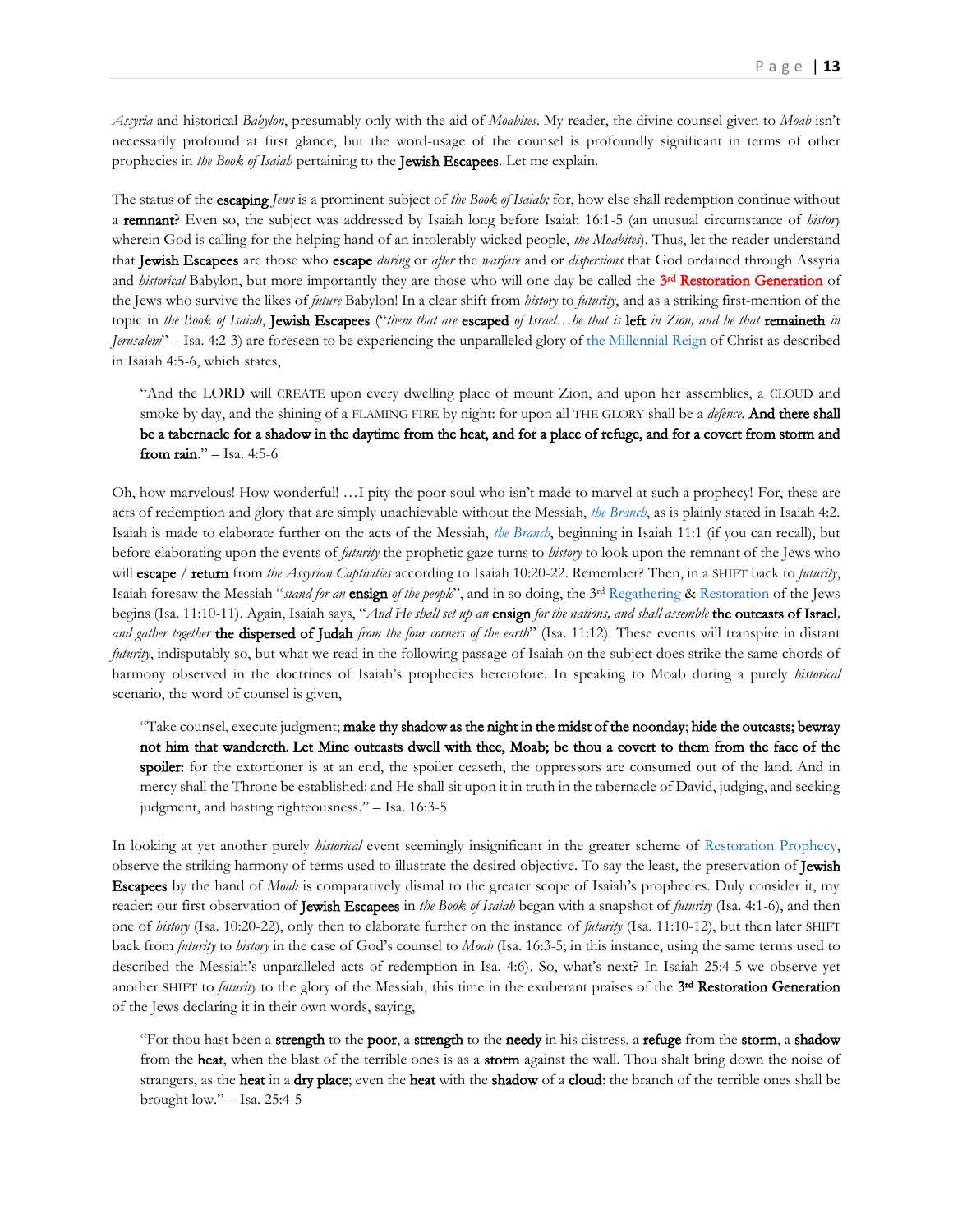Truly, how inglorious are the efforts of *Moab* (Isa. 16:3-4) in comparison to the Messiah's [mighty acts of redemption](https://www.therevelationofjesuschrist.org/books/a-commentary-on-the-book-of-revelation/revelation-11-15-19-14-6-16-21-18-1-20-6/proclamation-before-desolation-good-tidings-before-liberation) and glory (Isa. 4:6, 24:4-5)! However, these ancient props are necessary for us to comprehend the work of God in [the Last](https://www.therevelationofjesuschrist.org/books/a-commentary-on-the-book-of-revelation/introduction/the-doctrine-of-the-last-days)  [Days.](https://www.therevelationofjesuschrist.org/books/a-commentary-on-the-book-of-revelation/introduction/the-doctrine-of-the-last-days) Graciously, and condescendingly, God uses the typology of history in prophecy to declare futurity! God knows we wouldn't understand it any other way (Matt. 13:10-17, Prov. 1:5-7, Rev. 1:3). Mysteriously, the interchangeable directives continue from fulfilled *history* to unfulfilled *futurity*, all to the praise of God's wisdom and glory to hide the truth of prophecy in plain sight only to reveal it to the elect (Dan. 11:32-35, 12:3, 10). At last, in perfect harmony, and adding to the complexity, yet another foresight of *futurity* is brought into view in the same terms, that prophecy being that "*a* man *shall be as an* hiding place *from the* wind, *and a* covert *from the* tempest; *as* rivers *of* water *in a* dry place, *as the* shadow *of a great rock in a* weary land" (Isa. 32:2). For an explanation of these prophetic descriptions as they will take place in *futurity*, see Isaiah 25 & Isaiah 32 and the associated hyperlinks.

## Isaiah 17:1-14 (Syria & Ephraim)

<span id="page-13-0"></span>Seeing that *Syria* (Damascus) and *Ephraim* (Israel) were confederate against *Judah*, as depicted in Isaiah 7, they are assigned the same punishment that will be fulfilled by *the Assyrian Army* (Isa. 17:1-4). In the process of this judgment, it was written of *Ephraim*, "*And in that day it shall come to pass, that the glory of Jacob shall be made* thin*, and* the fatness *of his flesh shall wax* lean" (Isa. 17:4). This is not the first time this illustration is used, nor will it be the last.

In a former instance, recorded in Isaiah 10:12, 16-19, the LORD is speaking of the eventual demise of *Assyria* in a turnaround judgment of divine wrath for what they will do to the Jews. To describe this judgment, the LORD says, "*Therefore shall the Lord, the Lord of hosts, send among his* fat *ones* leanness*…*" (Isa. 10:16). In terms of a complimentary metaphor, this means that the mighty *forest* of Assyria shall be reduced down into just a *"few" trees* (Isa. 10:18-19). Despite having used this description to illustrate the eventual reduction of Assyria by Babylon to wit only a *remnant* of Assyria will remain alive, as observed in Isaiah 10:16-19, the tribulation and woe brought upon Ephraim will be for a *redemptive purpose*, as described in Isaiah 17:6-8. Thus, the *few* that will remain alive in this circumstance will be a *select company* that God describes as the gleaning of grapes after the vintage, or, the very small in number berries as the shaking of an Olive Tree (Isa. 17:6). In both circumstances, that of *Assyria* and *Israel*, we observe that only a *few* will remain alive in the aftermath of divine judgment, and yet let us keep in memory that survival in each case has contrasting implications.

Then, as is the pattern of God's ingenious method of prophesying, the prophetic gaze looks into the distance in a glorified reapplication of these illustrations as they will exist in *futurity*. The Last Days remnant will be made to confess, "*My* leanness*, my* leanness*, woe unto me!"* (Isa. 24:16), after suffering a reduction of the people that is "*as* the shaking of an olive tree*, and as* the gleaning grapes *when* the vintage is done" (Isa. 24:13). According to Biblical Prophecy (Micah 7:1, Amos 8:1-3), this speaks to the small and few in number survivors or **escapees** of the deadly blows of God's judgment during this time. What makes these unfulfilled prophecies of *futurity* definitively superior to former counterparts of fulfilled *history* is the unimaginable scenery and situation described in Isaiah 24:1-23. READ IT. A prayerful and meditative reading of this text would convey this much to any sincere reader who desires to look into these things.

As is often the case, before the close of Isaiah 17 some conclusive remarks are made. As for the historical scenario wherein *Assyria* is the method of divine judgment at hand, the LORD is intentional in communicating the conclusion of the matter not unlike Isaiah 13:25. Explicitly, it is stated, "GOD SHALL REBUKE THEM" (Isa. 17:12-14), which is profoundly illustrative of what takes place in the near future (Isaiah 36-38, 2 Chronicles 32, & 2 Kings 18-20). The prophetic allusion being made is reminiscent to what was foreseen in Isaiah 10:28-34, namely when *Assyria* is seen marching toward *Jerusalem* in an attempt to fully conquer *Judah* like *Ephraim* was wiped out and yet, behold, THE LORD REBUKES THEM. These are only two prophecies in the progressive and unfolding narrative of the soon-to-be future in the ancient time, all of which describe the same matchless event of *history* (Isa. 30:30-33, 31:8-9, 33:1-3, 9-12).

## Isaiah 18 (the Land beyond the Rivers of Ethiopia)

<span id="page-13-1"></span>The exact people to whom the prophet speaks is not identified, except that their location is described to be "*the Land…which is beyond the rivers of Ethiopia*" (Isa. 18:1). Perhaps it is a land of many *Nations*, or *Cities*, whose names are irrelevant except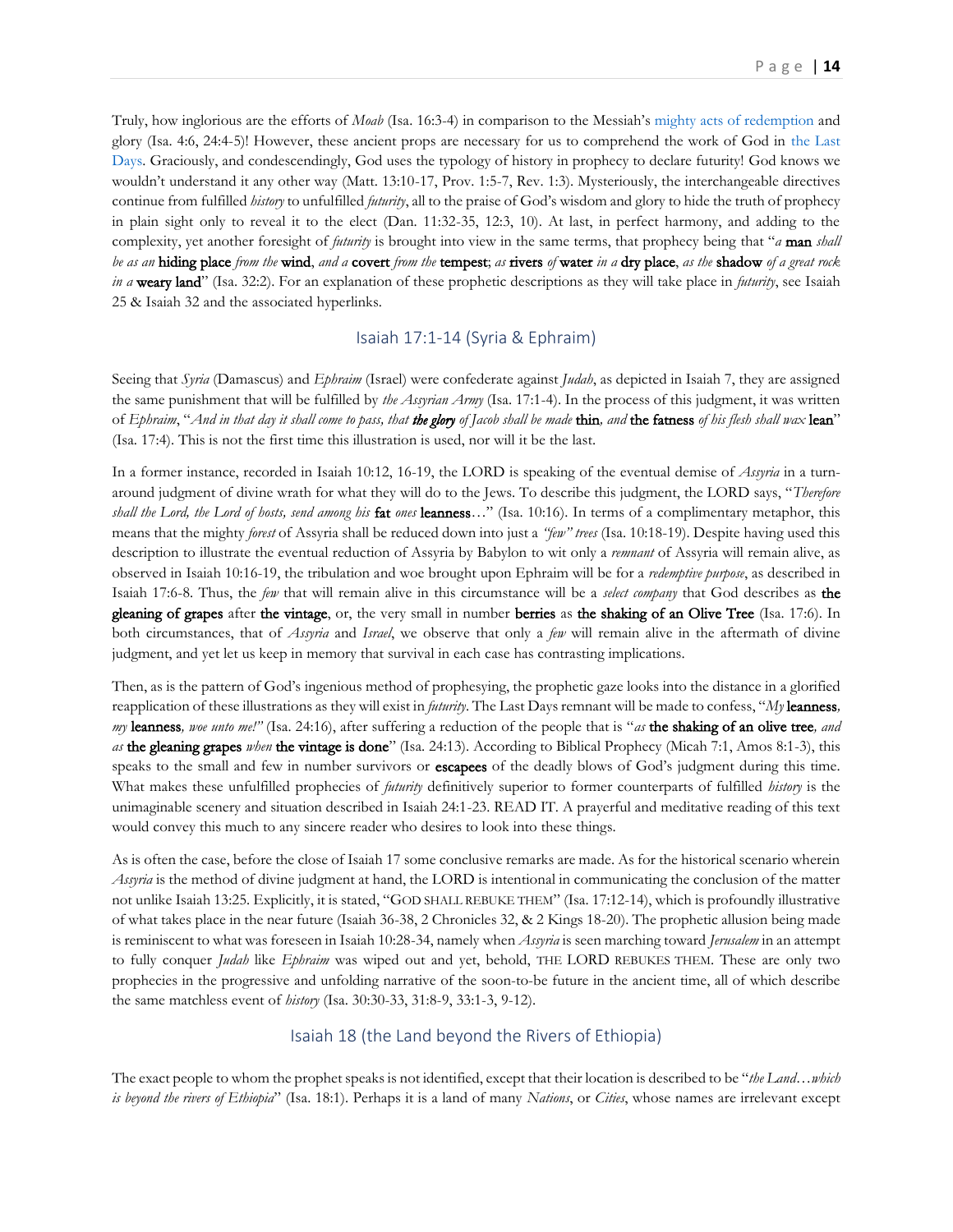that they have pursued personal gain at *Israel's* expense. In doing so, from a historical perspective, they have sent ambassadors by the sea in the aftermath of *the Assyrian Captivities*, saying, "*Go, ye swift messengers, to a nation* **scattered** and peeled*, to a people* terrible *from their beginning hitherto; a nation* meted *out and* trodden down*,* whose land the rivers have spoiled!" (Isa. 18:2). Various conjectures have been raised as to whom the Lord is talking about in the above description, some believing that the description is fitting for *Egypt*, but the whole tenor of Biblical Prophecy would suggest otherwise. For example, when *Isaiah*, *Jeremiah*, and *Ezekiel* were compelled by the Spirit to prophesy to heathen nations, the offences that warranted the wrath of Jehovah on this wise were, of course, the sins of the heathen nations *against* the Israelites. Usually, this is the most prominent subject matter of such prophecies – namely, their relationship *with* God's people, the Jews, and how they have *evilly affected* or *dealt injuriously* with them.

This follows the tenor of Isaiah's prophecies heretofore, like for example in Isaiah 10:5-19, where it is explicitly stated that God will punish *Assyria* for the harm that they have done to *the Jews* in Isaiah 10:12, which means that the two will exchange places in the latter end (Isa. 10:16-22). In the latter end, *Assyria* will be spoiled and wasted even as they wasted *the Jews*, only worse, and *the Israelites* will be restored and mightily established (Isa. 10:20-22). Now, only with respect to "*the Land…which is beyond the rivers of Ethiopia*" (Isa. 18:1), the prophetic narrative continues as was demonstrated in Isaiah 10 with *Assyria* and *the Jews*. The peoples of the identified region (Isa. 18:1), thinking to spoil *the Jews* in their weakened, wasted, and scattered estate in the aftermath of *Assyria*, hastened to steal, kill, and destroy for unjust gain (Jn. 10:10).

However, the short-lived spoiling of the Jews in this brief moment of *history* following the Assyrian Captivities is then dwarfed by a broader vision of *futurity* being described in Isaiah 18:3-7. Behold, the SHIFT from *history* to *futurity* in one seamless prophetic utterance! Jehovah, the God of Israel, beckons the attention of *"all"* the *"inhabitants of the world"* by way of ensigns an[d trumpets](https://www.therevelationofjesuschrist.org/books/a-commentary-on-the-book-of-revelation/revelation-11-15-19-14-6-16-21-18-1-20-6/7th-trumpet) (Isa. 18:3). Why? Because in the latter end the spoilers of *the Jews*, whom we know to be [Babylon's](https://www.therevelationofjesuschrist.org/books/a-commentary-on-the-book-of-revelation/revelation-11-15-19-14-6-16-21-18-1-20-6/heaven-besieging-earth-the-vials) [World](https://www.therevelationofjesuschrist.org/books/a-commentary-on-the-book-of-revelation/revelation-11-15-19-14-6-16-21-18-1-20-6/heaven-besieging-earth-the-vials) in the Last Days (Rev. 17:12-18), will be [spoiled](https://www.therevelationofjesuschrist.org/books/a-commentary-on-the-book-of-revelation/revelation-11-15-19-14-6-16-21-18-1-20-6/the-armies-of-heaven-in-worldwide-battle#_The_Spoils_of) by God in [the](https://www.therevelationofjesuschrist.org/books/a-commentary-on-the-book-of-revelation/revelation-11-15-19-14-6-16-21-18-1-20-6/day-1-335-the-triumphant-entry-of-christ-into-jerusalem) 2<sup>nd</sup> Advent War of Christ which precedes the [Millennial Reign](https://www.therevelationofjesuschrist.org/books/a-commentary-on-the-book-of-revelation/revelation-11-15-19-14-6-16-21-18-1-20-6/day-1-335-the-triumphant-entry-of-christ-into-jerusalem) (Rev. 19:11-21), and in that time the positions of the two will be effectively reversed (Rev. 18:1-24). All nations that have thought or done evil to the Jews will become like unto them, which means that they will become "a people scattered and peeled", "a nation meted out and trodden under foot, whose land the rivers have spoiled" (Isa. 18:7). Specifically speaking, this weakened, wasted, and scattered residue of Babylon's World will be forced to bring presents to the LORD in Zion ("*in that time shall* the present *be brought unto the LORD of hosts…to the place of the Name of the LORD of hosts, the Mount Zion*" – Isa. 18:7), just as has been prophesied at length by the prophets (Zech. 14:9-21, Hag. 2:6-8, Isa. 60:1-22).

#### Isaiah 19 (Egypt)

<span id="page-14-0"></span>Gloriously, *the Spirit of Prophecy* moves Isaiah to prophesy to *Egypt* in the same ongoing fashion. However, the opening scene of prophetic foresight could hardly be more dramatic than what is beheld in Isaiah 19:1, here called: "*The burden of Egypt*".

"…Behold, the LORD rideth upon a swift cloud, and shall come into Egypt: and the idols of Egypt shall be moved at his presence, and the heart of Egypt shall melt in the midst of it." – Isa. 19:1

Such a sight seems misplaced and hard to grasp if the reader considers it in retrospect. For, *literally speaking*, the Messiah will on this wise fly to make war in the 2<sup>nd</sup> Advent War as described in Revelation 19:11-16 & 2 Thess. 1:7-9. However, this event was no less *literal* even though it was manifested invisibly and with different implications in various historical scenarios of the past. For example, when the LORD did on this wise descend upon Mount Sinai, it was to meet with and speak to *[the Church of the Wilderness](http://thechurchrealized.com/volume-1/chapter-1/israels-seed-in-the-exodus-generation/)* (Ex. 19:20-24, Ps. 68:17-18, Acts 7:38). Or, when the LORD moved to deliver His people from imminent threats of calamity, it was seen and described in like manner according to the invisible reality: "*the earth shook and trembled*" and "*the hills moved and were shaken*" amidst a terrible display of "*smoke*", "*fire*", and "*coals*", for, "*the LORD also thundered in the heavens, and the Highest gave His voice; hail stones and coals of fire*" ([Ps. 18:7-15;](https://biblia.com/bible/kjv1900/Ps.%2018.7-15) [Judges 5:4-5,](https://biblia.com/bible/kjv1900/Judg%205.4-5) [20\)](https://biblia.com/bible/kjv1900/Judges%205.20). Or, when the LORD moved to punish the backslidden Church in the Old Testament (God's Judgment upon Israel via Assyria), the same shocking descriptions widened the eyeballs of these prophets, in that,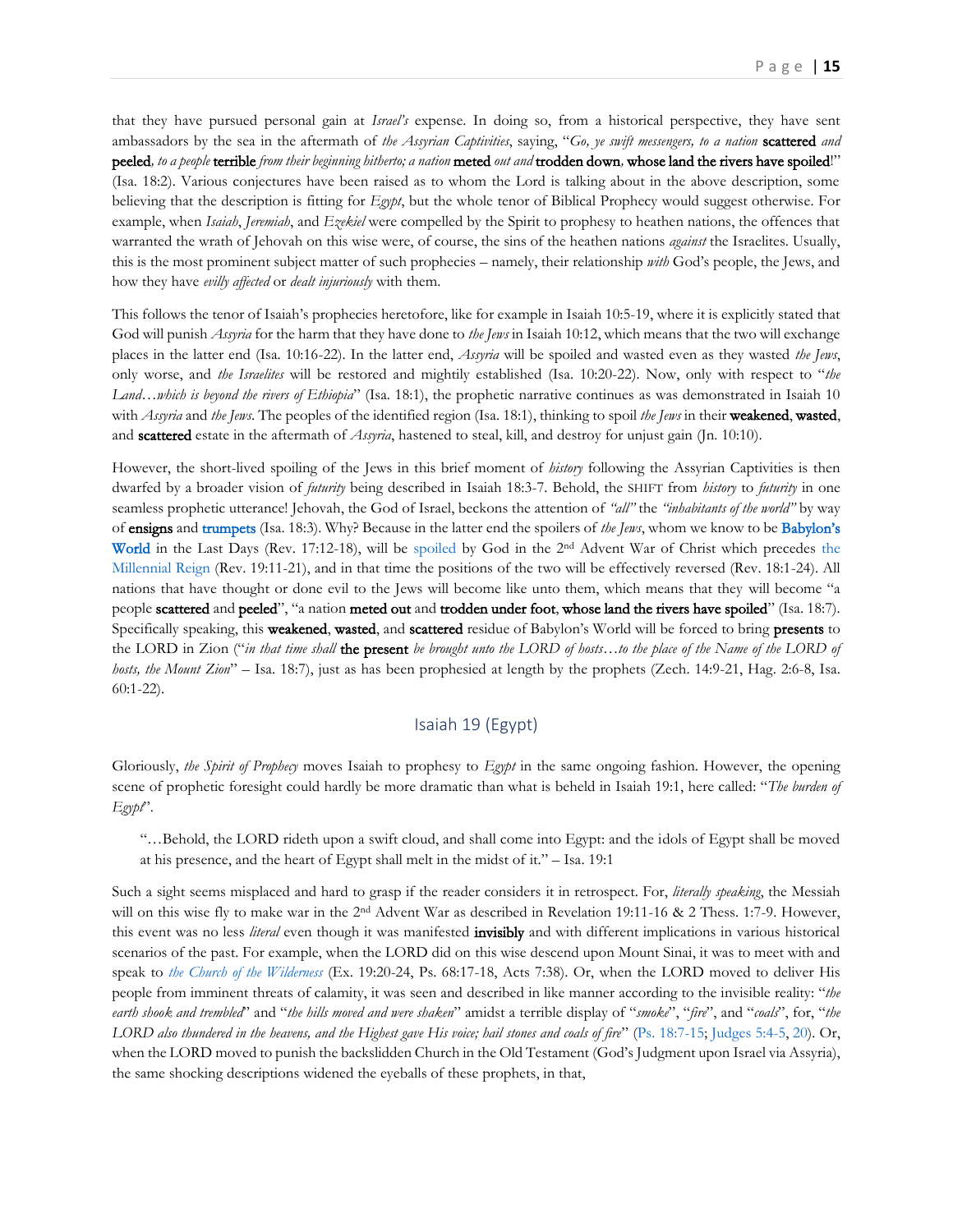"…behold, the LORD *cometh forth out of His place*, *and will come down*, *and* tread upon the high places of the earth. *And* the mountains shall be molten under him, and the valleys shall be cleft, as wax before the fire, and as the waters that are poured down a steep place."  $-$  [Micah 1:2-5](https://biblia.com/bible/kjv1900/Micah%201.2-5)

"…*the Lord GOD of hosts* is He that toucheth the land, and it shall melt, and all that dwell therein shall mourn…" – [Amos 9:5](https://biblia.com/bible/kjv1900/Amos%209.5)

Moreover, in description of what God did to *Assyria* through *Babylon*, or, what Isaiah pleads for as a reciprocal judgment upon *Babylon* for what she did to *the Church*, the prophets were moved to speak on this wise, saying,

"God is *jealous*, and the LORD *revengeth*; the LORD *revengeth*, and is *furious*; the LORD will take *vengeance* on his adversaries, and he reserveth *wrath* for his enemies. The LORD is slow to anger, and great in power, and will not at all acquit the wicked: the LORD hath his way in the whirlwind and in the storm, and the clouds are the dust of his feet. He rebuketh the sea, and maketh it dry, and drieth up all the rivers: Bashan languisheth, and Carmel, and the flower of Lebanon languisheth. The mountains quake at him, and the hills melt, and the earth is burned at his presence, yea, the world, and all that dwell therein. Who can stand before his *indignation*? and who can abide in *the fierceness of his anger*? his *fury* is *poured out like fire*, and the rocks are thrown down by him." – [Nah. 1:2-6](https://biblia.com/bible/kjv1900/Nah.%201.2-6)

"Oh that Thou wouldest rend the heavens, that Thou wouldest come down, that the mountains might flow down at thy presence, As when the melting fire burneth, the fire causeth the waters to boil, to make Thy Name known to thine adversaries, that the nations may *tremble at thy presence!* When Thou didst terrible things which we looked not for, Thou camest down, the mountains flowed down at Thy presence." – [Isa. 64:1-3](https://biblia.com/bible/kjv1900/Isa.%2064.1-3)

All things considered, what Isaiah was seeing in Isaiah 19:1 can have various implications depending on if the LORD will move on this wise invisibly or visibly. Both cases are a testament of God's glory, *the former* showcasing the LORD's power over terrestrial armies and *the latter* being the highest expression of divine glory in that the LORD visibly appears in bodily presence - THE EXPRESS IMAGE OF HIS GLORY (Heb. 1:3, Rev. 1:7)! Unsurprisingly, the meaning intended in the revelatory sight given to *Isaiah* in Isaiah 19:1 is both *the former* and *the latter*.

Isaiah 19:1-15 was fulfilled in *history* while Isaiah 19:16-25 will be fulfilled in *futurity*. Historically speaking, Egypt underwent the inner turmoil of factional war (Isa. 19:2) as a forerunning divine judgment to a worse punishment. Namely, being subjected to *"a cruel lord"* and *"a fierce king",* according to Isaiah 19:4, both of which were fulfilled in Nebuchadnezzar of Babylon and the Persian Kings thereafter. All of this, and more (Isa. 19:5-15), was the expressed appointment of *"the LORD of hosts"* intervening as only He can (*"…Behold, the LORD rideth upon a swift cloud, and shall come into Egypt: and the idols of Egypt shall be moved at his presence, and the heart of Egypt shall melt in the midst of it.*" – Isa. 19:1). Demonstrably, the *historical fulfillments* of Isaiah's prophecies in Isaiah 19:1-15 were fulfilled as a result of the Lord's swift and majestic intervention from above.

Then, suddenly, the utterance of these divine acts of *history* SHIFTS to unfulfilled *futurity* in that Egypt will be reduced to a state of *fear* and *terror* before *"the Land of Judah"* (Isa. 19:16-17). Why? Namely, because the Lord will visibly fulfill the dreadful scene beheld by Isaiah described in Isaiah 19:1 during the 2<sup>nd</sup> Advent War that wil[l turn worldwide](https://www.therevelationofjesuschrist.org/books/a-commentary-on-the-book-of-revelation/revelation-11-15-19-14-6-16-21-18-1-20-6/the-armies-of-heaven-in-worldwide-battle) after beginning [in Jerusalem](https://www.therevelationofjesuschrist.org/books/a-commentary-on-the-book-of-revelation/revelation-11-15-19-14-6-16-21-18-1-20-6/the-winepress) (Isa. 11:15, Zech. 2:9, Isa. 59:19, Ps. 102:15-16)! Thereby, the astounding record of *futurity* in Isaiah 19:16-25 will be realized in full! After th[e total subduction](https://www.therevelationofjesuschrist.org/books/a-commentary-on-the-book-of-revelation/revelation-11-15-19-14-6-16-21-18-1-20-6/day-1-290-the-defeat-of-the-antichrist-babylon) of Babylon's World, Egypt & Assyria included, the Jews will be regathered and restored to their land for the commencement of the Millennial Reign of Christ! Therein, the Egyptians will know the *terror* (Isa. 19:17), the Cities thereof will utter the foretold *oaths* (Isa. 19:18; Isa. 44:5), for herein "*the LORD shall be known to Egypt, and the Egyptians shall know the LORD*" (Isa. 19:21; Mal. 1:11, Isa. 60:6, 66:19-20). The foretold network of highways (Isa. 19:23; Isa. 11:16, 19:23, 35:8, 40:3, 62:10) is a small glimpse of what blessings belong to the happy inheritors of this 1,000-year period of inexpressible glory (Isa. 19:21-25). With such a lengthy illustration of Egypt in her future estate of glory during the Millennial Reign, it is no wonder that she is explicitly spoken about in Zechariah's vision of the same time period of *futurity* in Zechariah 14:17-19.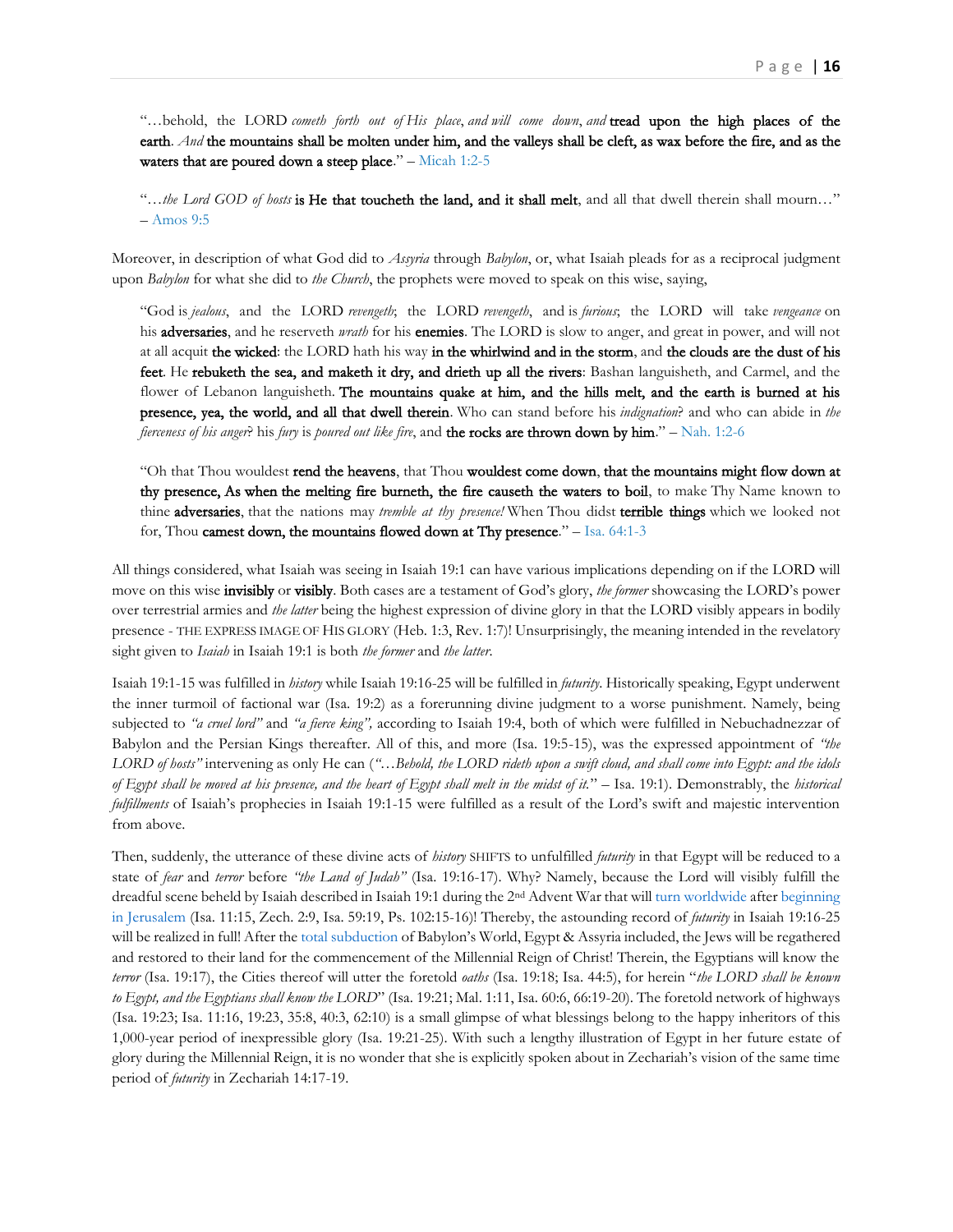Many conjectures have been made on why Egypt is foreseen to be offering **sacrifices** and **oblations** during the Millennial Reign of Christ (Isa. 19:19, 21). This important aspect of the text deserves an answer and simply cannot be overlooked. Notably, the same problematic details exist in the vision of *futurity* granted to Ezekiel in Ezekiel 40-48. Such matters are resolved once the reader understands the *progressive alterations* made to the record of prophecy from generation to generation. The ancient prophecies reveal God's intention for the 1<sup>st</sup> [Restoration Generation,](https://www.therevelationofjesuschrist.org/books/a-commentary-on-the-book-of-revelation/revelation-4-6/the-breaking-of-the-seals-of-the-book-explaining-vindicating-the-past#_The_1st_Restoration_1) and in like manner the [2](https://www.therevelationofjesuschrist.org/books/a-commentary-on-the-book-of-revelation/introduction/the-doctrine-of-the-last-days#_The_2nd_Restoration_1)<sup>nd</sup> [Restoration Generation,](https://www.therevelationofjesuschrist.org/books/a-commentary-on-the-book-of-revelation/introduction/the-doctrine-of-the-last-days#_The_2nd_Restoration_1) but because both generations fell short of the promises delivered to them by way of prophecy, the vision was breached, recalibrated, and recasted to the Last Days for one climactic fulfillment in the End of the World. A lengthy answer that will sufficiently explain this happening can be observed i[n the explanation](https://www.therevelationofjesuschrist.org/books/a-commentary-on-the-book-of-ezekiel/ezekiel-38-1-39-29) provided for Ezekiel 38- 39. This matter, like all others, is justified on the same grounds as all *unfulfilled* prophecies and covenants leading up to and warranting the incarnation of Jesus Christ, the Lion of the Tribe of Judah (for more information, see "[The Lion of the](https://www.therevelationofjesuschrist.org/books/a-commentary-on-the-book-of-revelation/revelation-4-6/the-breaking-of-the-seals-of-the-book-explaining-vindicating-the-past#_The_Lion_of)  [Tribe of Judah \(the Only One Worthy to Fulfill Divine Foretelling\)](https://www.therevelationofjesuschrist.org/books/a-commentary-on-the-book-of-revelation/revelation-4-6/the-breaking-of-the-seals-of-the-book-explaining-vindicating-the-past#_The_Lion_of)").

## Isaiah 20 (Egypt & Ethiopia)

<span id="page-16-0"></span>Given the content of Isaiah 19 (it being a comprehensive prophecy concerning Egypt with fulfillments in *history* and *futurity*), one might think the burden of prophecy to Egypt is relieved. Yet, speaking to Egypt, we behold another thread of prophecy woven into the tapestry of divine foretelling. On this occasion, however, the timing is precisely identified and the fulfillment is verbalized with numerical exactness. Of course, the LORD doesn't want the readers to be confused on the timeliness of the prophecies heretofore given, thus He directs the eyes of the interpreters with some exact coordinates on this occasion. This prophecy was revealed on time, according to Isaiah 20:1, and demonstrated throughout time, according to Isaiah 20:2, and at last it was fulfilled in time, according to Isaiah 20:3-6.

Observably, the plot of Egypt's future thickens. However, on this occasion the LORD includes Egypt and Ethiopia together as shared recipients of the same *historically fulfilled* divine judgment. Effectively, this is God's judgment of Egypt and Ethiopia through Assyria ("*So shall the King of Assyria…*" – Isa. 20:4). Oversimplicity proves calamitous while ascending the lofty slopes of Biblical Prophecy, here observable in the placement of this text. For, even though this prophecy follows after Isaiah 19, it is fulfilled at an earlier date in *history* and it is only *single-sensed* and *historical*. Marvelously, this is the most complicated way to communicate the simplest prophecy of Egypt's future. My reader, "*Doth this offend you?*" It shouldn't. God is pleased to have it so for good reason (Matt. 11:25). Overall, the LORD means to direct the eyes of all readers to Isaiah's historically transcendent end-time burden fulfilled in the 7<sup>th</sup> [Vial,](https://www.therevelationofjesuschrist.org/books/a-commentary-on-the-book-of-revelation/revelation-11-15-19-14-6-16-21-18-1-20-6/the-shaking-7th-vial) the 2<sup>nd</sup> Advent War, & the Millennial Reign of [Christ.](https://www.therevelationofjesuschrist.org/books/a-commentary-on-the-book-of-revelation/revelation-11-15-19-14-6-16-21-18-1-20-6/introducing-the-end-75-days-of-great-terrible-glory) 

#### Isaiah 21:1-12 (Babylon is Fallen)

<span id="page-16-1"></span>Heretofore, with such frequent SHIFTS amidst prophetic utterances, with the eyes of watchmen beholding diverse forms of divine judgment approaching in the night, one might be tempted to wonder how long the hour of darkness will last and how many adversaries spawn? Like a womb of evil beasts, the **darkness** brings forth adversary after adversary! Beginning in Isaiah 15:1 and following the most comprehensive revelation of Babylon to date in Isaiah 13-14, the plight of **nighttime** is the prophetic theme of Isaiah's prophecies chapter by chapter hereunto. Culminating here, in Isaiah 21, we read the words: "*Go, set a* watchman*, let him declare what he seeth*" (Isa. 21:6), and, "Watchman*, what of* the night? Watchman*, what of*  the night?" (Isa. 21:11).

The LORD points toward the hope of **dawn**! The Lord directs all eyes to the **sunrise** on the horizon! Indeed, in that the LORD beckons the attention of hurting readers to a hopeful announcement, "*The* morning *cometh*…" (Isa. 21:12), but also a woeful one, "*and also the* night" (Isa. 21:12). Why? Without direct inferences being provided in the text like those in Isaiah 21:2 & Isaiah 21:9, unlearned readers would feel this to be meaningless repetitions. In speaking of Elam and Media, in Isaiah 21:2, and in speaking of Babylon's fallen estate, in Isaiah 21:9, the message is decipherable. Hereby, we can discern the sequence of prophecies pertaining to the **night** and the **morning**.

In Isaiah 21:1-10, the demise of *historical* Babylon is being foretold by the same means already foretold in Isaiah 13:17, all of which is the same message echoed in later prophecies by the prophet Jeremiah (Jer. 51:11, 27-28). The prophets are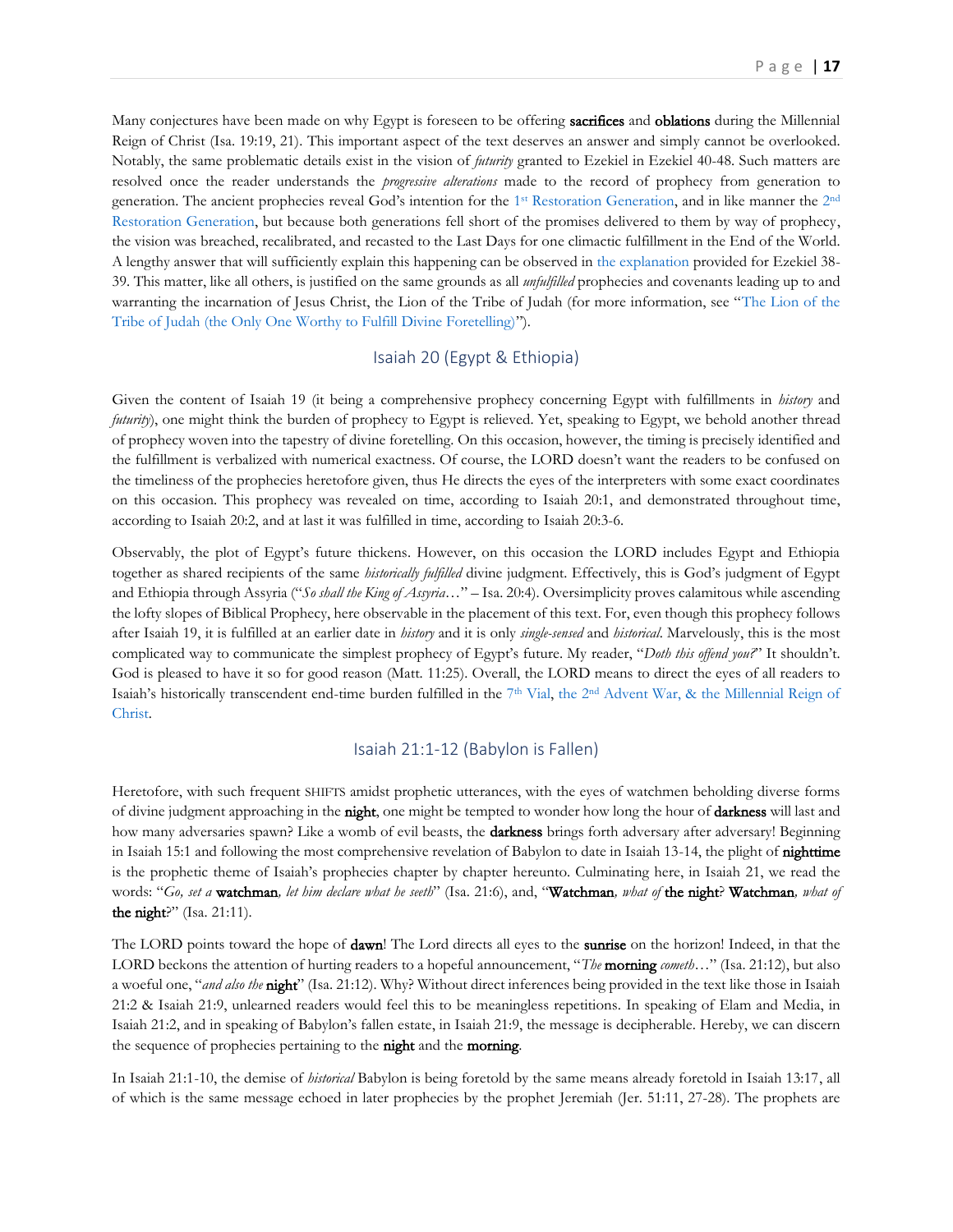beholding God's judgment of Babylon *through* the Medes. The voice of divine omnipotence beckons the Medes into action in Isaiah 21:2, saying, "GO UP", and, "BESIEGE", and seeing that the Lord of hosts does hereby commission them to battle they will be invincible in the war. As always, the terrestrial armies under divine command will not turn aside for anyone - even as a "LION" (Isa. 21:8) - until the task is done. The message delivered, and dramatically announced, is that "BABYLON IS FALLEN, IS FALLEN", and that "*all the graven images of her gods*" are broken upon the ground (Isa. 21:9)! At the fall of *historical* Babylon, the torturous night of cruelty is illuminated by the dawning of a new era of hope and happiness. Ah, but any historian will dogmatically affirm how idolatry did indeed survive *historical* Babylon's fall at the invasion of the Medes! So, what meaneth the text?

My reader, "*The* morning *cometh, and also the* night*: if ye will enquire, enquire ye: return, come*" (Isa. 21:12). In other words, the fall of *historical* Babylon did effectively end the pastime nighttime of divine judgment upon the backslidden Church and the associated heathen nations (Isaiah 13-21; Ezek. 25-32, 35, 38-39; Jer. 25, 27, 46-51), and the interim period will effectively be a new day, but at the coming of *future* Babylon another night will be ushered in upon the world. Thus, at the coming of *historical* Babylon it was nightfall, and at the fall of *historical* Babylon it was morning time, but at the coming of *future* Babylon it will be nightfall once again! Right? Evidently, amidst the purely *historical* details of one prophetic utterance (Isa. 21:1-12), a sudden SHIFT to *futurity* takes place in Isaiah 21:9, and thus the unfulfilled details of the prophecy shall be fulfilled at the fall of *future* Babylon ("*and all the graven images of her gods he hath broken unto the ground*" – Isa. 21:9). Isaiah foresaw this shocking moment in the aftermath of the 2<sup>nd</sup> Advent War in Isaiah 2:18-20 & Isaiah 31:7. Remember? Likewise, Jeremiah heralded the same pronouncement as Isaiah 21:9, saying, "BABYLON *is suddenly* FALLEN *and destroyed*" (Jer. 51:8).

The fruition of these words requires a second **nightfall** that will expire in the invasion of a far greater army than what could be mustered by the Medes in the ancient time. In other words, a far more dreadful LION will arise (comparatively to the feeble armies of the Medes) and it will advance upon *future* Babylon with unstoppable force! In summation of this climactic moment, observe the following:

"The Lion hath **roared**, who will not fear?" – Amos  $3:8$ 

"He shall roar like a Lion: when He shall roar, then the children shall tremble..." – Hos.  $11:10$ 

In this future scenario, lo and behold: the unruly inhabitants of the earth will at last be humbled and give up their anarchy against the Kingdom of Heaven when, in one moment, in a single demonstration, the signs of divine might and kingly power are multiplied beyond imagination! I mean, a sudden demonstration of *unbridled* divine power so shockingly explosive that all the jaw-dropping splendor displayed in the first 6 Vials is comparable to *a Lion hiding in the covert*. Yes, my reader! The unprecedented revelation of kingly majesty on Earth's Skyline that left Babylon unafraid and undaunted is, in actuality, a display so modest and bridled that it can be rightly called *the hiding of God's power*. Little does Babylon know that there's a Lionlike power poised to break-forth into action, crouching in hiding! In other words, the enthroned King of Heaven – seated amidst the assembly of immortals on Earth's Skyline – is poised to suddenly break-forth *as a Lion forsaking his covert* [\(Jer. 25:38\)](https://biblia.com/bible/kjv1900/Jer.%2025.38)! Then, upon beholding it, the lions of the earth will forsake their territorial dominance and flee away from the Lion of Heaven as He roars upon them from on high (Jer. [49:19,](https://biblia.com/bible/kjv1900/Jer.%2049.19) [50:44;](https://biblia.com/bible/kjv1900/Jer%2050.44) [Isa. 21:8-9,](https://biblia.com/bible/kjv1900/Isa.%2021.8-9) [31:4-5\)](https://biblia.com/bible/kjv1900/Isa%2031.4-5)! In other words, the amassed armies of Babylon that terrorized the earth unto total domination will flee away from the Lamb of God in a craze of suicidal mania for the fear of the *sight* of their eyes and the *hearing* of their ears! Soberly consider it, my reader! What unearthly *sight* and *sound* could amount to this reaction by Babylon the Great? Plainly spoken, JESUS CHRIST SHALL UTTER HIS VOICE!

"The heathen raged, the kingdoms were moved: He UTTERED His VOICE, *the earth melted*." – [Psalm 46:6](https://biblia.com/bible/kjv1900/Ps%2046.6) (Fire)

"The LORD shall *go forth* as a Mighty Man, He shall *stir up jealousy* like a Man of War: He shall CRY, yea, ROAR; He shall *prevail against his enemies*." – [Isa. 42:13](https://biblia.com/bible/kjv1900/Isa.%2042.13)

"The LORD shall ROAR *from on high*, and UTTER His VOICE from His holy habitation; He shall *mightily* ROAR upon His habitation; He shall give a SHOUT, *as they that tread the grapes, against all the inhabitants of the earth*." – [Jer. 25:30](https://biblia.com/bible/kjv1900/Jer.%2025.30)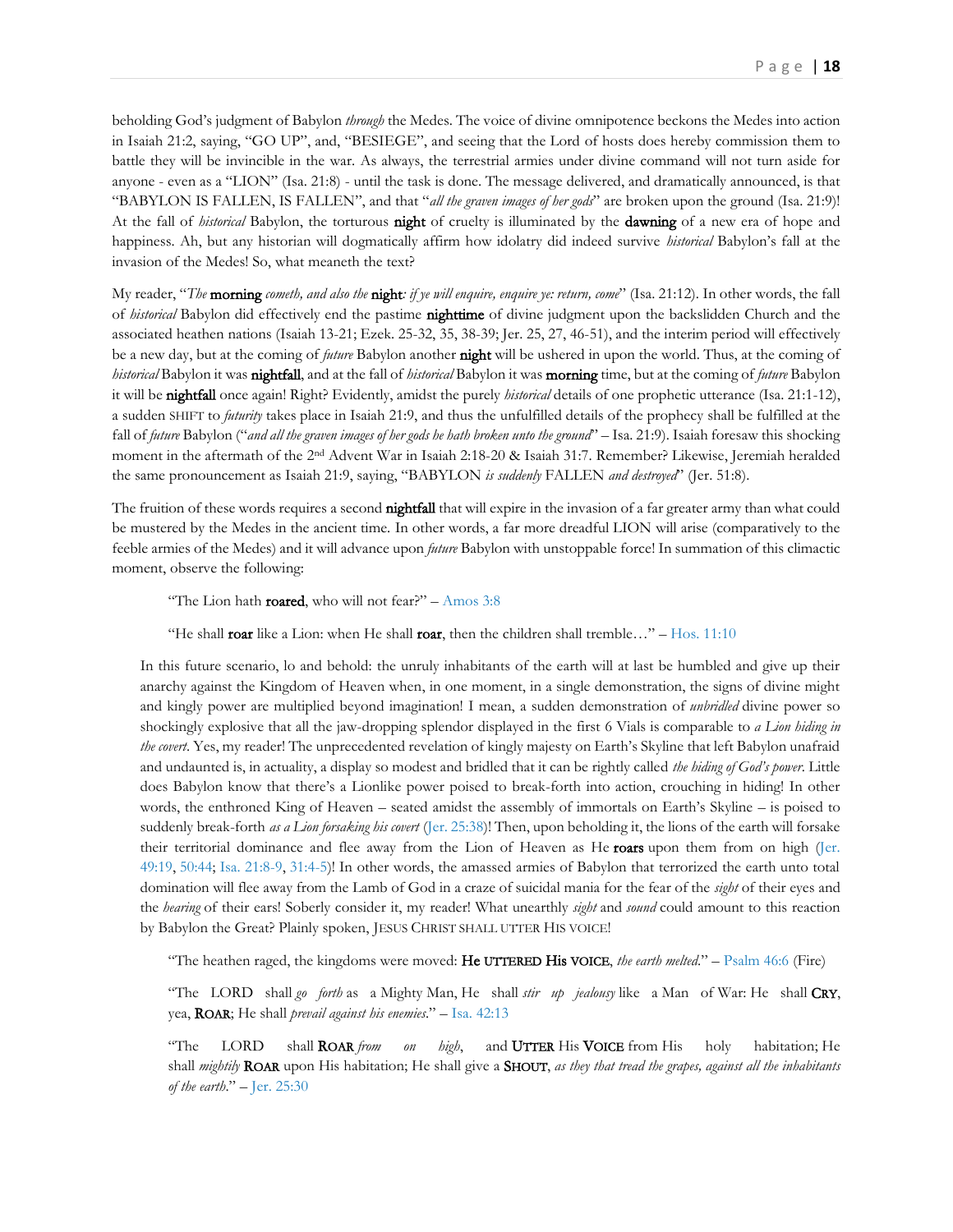"The LORD also shall ROAR out of Zion, and UTTER His VOICE from Jerusalem; and *the heavens and the earth shall* SHAKE…" – [Joel 3:15-16](https://biblia.com/bible/kjv1900/Joel%203.15-16) (Gathering for War – 9-14)

"And the LORD shall cause His GLORIOUS VOICE to be heard, and shall shew *the lighting down* of His arm, with *the indignation of His anger*, and with *the flame of* A DEVOURING FIRE, with scattering, and tempest, and hailstones." – [Isa. 30:30](https://biblia.com/bible/kjv1900/Isa.%2030.30)

Audibly, at the roaring of this Lion – "*Babylon is fallen*" ([Jer. 50:46,](https://biblia.com/bible/kjv1900/Jer.%2050.46) [Isa. 21:8-9,](https://biblia.com/bible/kjv1900/Isa.%2021.8-9) [Jer. 51:8,](https://biblia.com/bible/kjv1900/Jer.%2051.8) [Rev. 14:8,](https://biblia.com/bible/kjv1900/Rev.%2014.8) [18:2\)](https://biblia.com/bible/kjv1900/Rev%2018.2). Literally, according to what was written in [Hebrews 12:25-29,](https://biblia.com/bible/kjv1900/Heb%2012.25-29) the sound of THE VOICE OF THE LORD will shake both *heaven* and *earth* [\(Joel 3:15-16\)](https://biblia.com/bible/kjv1900/Joel%203.15-16)! By the sheer volume of the DIVINE UTTERANCE the *heavens* will burst into flames and rapidly dissolve [\(2 Pet. 3:7-12,](https://biblia.com/bible/kjv1900/2%20Pet.%203.7-12) [Isa. 51:6](https://biblia.com/bible/kjv1900/Isa.%2051.6) [\[Isa. 50:9\]](https://biblia.com/bible/kjv1900/Isa.%2050.9)) while the stars of heaven fall to the earth [\(Rev. 6:12-14,](https://biblia.com/bible/kjv1900/Rev.%206.12-14) [Isa. 34:4,](https://biblia.com/bible/kjv1900/Isa.%2034.4) [Joel 3:15\)](https://biblia.com/bible/kjv1900/Joel%203.15) and the sun and the moon are darkened by the fallout [\(Rev. 6:12,](https://biblia.com/bible/kjv1900/Rev.%206.12) [Isa. 13:10,](https://biblia.com/bible/kjv1900/Isa.%2013.10) [Joel](https://biblia.com/bible/kjv1900/Joel%203.15)  [3:15\)](https://biblia.com/bible/kjv1900/Joel%203.15) to wit, the saying shall be fulfilled, "Heaven*…shall pass away*" [\(Lk. 21:33\)](https://biblia.com/bible/kjv1900/Luke.%2021.33)! By the sheer volume of the DIVINE UTTERANCE the *earth* will shake exceedingly as by a world-ending earthquake [\(Rev. 16:18-19,](https://biblia.com/bible/kjv1900/Rev.%2016.18-19) [Ezek. 38:19-20\)](https://biblia.com/bible/kjv1900/Ezek.%2038.19-20) insomuch that the earth will reel to and fro like a drunkard [\(Isa. 24:19-20,](https://biblia.com/bible/kjv1900/Isa.%2024.19-20) [Ezek. 38:20\)](https://biblia.com/bible/kjv1900/Ezek.%2038.20) to wit, the sayings shall be fulfilled, "*every* island *fled away, and the* mountains *were not found*" ([Rev. 16:20,](https://biblia.com/bible/kjv1900/Rev.%2016.20) [Isa. 54:10,](https://biblia.com/bible/kjv1900/Isa.%2054.10) [Rev. 6:14\)](https://biblia.com/bible/kjv1900/Rev.%206.14), and, "earth *shall pass away*" ([Lk. 21:33;](https://biblia.com/bible/kjv1900/Luke.%2021.33) [Isa. 24:1-12,](https://biblia.com/bible/kjv1900/Isa.%2024.1-12) [19-20,](https://biblia.com/bible/kjv1900/Isa%2024.19-20) [Jer. 4:23-28\)](https://biblia.com/bible/kjv1900/Jer.%204.23-28)! (For more information, see "[The Shaking \(7](https://www.therevelationofjesuschrist.org/books/a-commentary-on-the-book-of-revelation/revelation-11-15-19-14-6-16-21-18-1-20-6/the-shaking-7th-vial)<sup>th</sup> Vial)")

Hereby, at the FALL of the Empire of Babylon in the future, the dawning of a new **morning** will awaken the world into the luster of unforeseen happiness! Yea, even a world without idolatry! At the conclusion of the Worldwide Battle (Rev. 19:11-16) as of Day 1,290, which marks the FALL of Babylon, a new day will dawn. To say the least, and I mean the least, breathless vessels of *idolatry* will be *broken to pieces and ground to dust* for the whole duration of the Millennial Reign of Christ (Rev. 20; Isa. 2:18-20, 21:9, 31:7). Indicating the fruition of a burden that transcends history, lo, the ancient announcement recorded in Isaiah 21:9 & Jeremiah 51:8 comes to life in Revelation 14:8 & Revelation 18:2 for the last time! Thus (let the reader understand), what was written of old will be fully performed in the soon-to-be future, to wit, "BABYLON IS FALLEN, IS FALLEN" (Rev. 14:8), and again, "BABYLON the great is FALLEN, is FALLEN" (Rev. 18:2), just as the Book of Revelation bears witness. Thus, and thus, marks the morning of a happy daytime in the Millennial Reign of Christ to the glory of God the Father.

#### Isaiah 21:13-17 (Arabia)

<span id="page-18-0"></span>Harmoniously, the concluding prophecies of Isaiah 21 strike the same melody as those we have observed heretofore, and most recently in Isaiah 19-20. Isaiah's prophesying in Isaiah 21 began in the declaration of *history* (Isa. 21:1-10) and then suddenly SHIFTED to *futurity* (Isa. 21:9-12), only then to SHIFT back into *history* – *at last*, and as a conclusion to Isaiah 21, *the Spirit of Prophecy* directs Isaiah to declare that which will happen *first* (Isa. 21:13-17)! Giving sufficient clarity amidst the complexity (to prevent any misunderstanding), "*the burden upon Arabia*" is explicitly calendared to come to pass "*within a year*" (Isa. 21:13, 16). Herein, Arabia is foretold to fall a prey to the Assyrians alongside all other contemporaries who were made to know "*the grievousness of war*" (Isa. 21:15). This is God's judgment upon Arabia *through* Assyria.

#### Isaiah 22:1-25 (the Burden of the Valley Vision | Judah)

<span id="page-18-1"></span>Evidently, it pleased God to elaborate upon Isaiah 10:28-34. Can you tell? The two prophecies - taken together - import unprecedented clarity in the envisioning of Assyria's victorious advancement through the Kingdom of Judah unto Jerusalem (Isa. 10:28-34) and the preparatory response of the Jews in beholding the advancing adversary (Isa. 22:1-25). Remember, Judah's victory over Assyria is implied (Isa. 10:28-11:5) and explicitly declared (Isa. 14:25) even before the death of Ahaz and the rise of Hezekiah (Isa. 14:28). Additionally, the same message was declared during the reign of Hezekiah in Isaiah 17:12-14. However, heretofore there's never been a prophecy quite like Isaiah 22:1-25.

The prophetic vision is called "*the burden of the Valley of Vision*" because, God said, *"…it shall come to pass, that thy choicest valleys shall be full of chariots and the horsemen shall set themselves in array at the Gate"* (Isa. 22:1, 7). Thus, the prophet is made to look upon a time in the near future when the vision given in Isaiah 10:28-34 is being accomplished. Therefore, the inhabitants of Jerusalem are *ailed* and *gone up on to their housetops* for a lookout point (Isa. 22:1). Lo and behold, the City that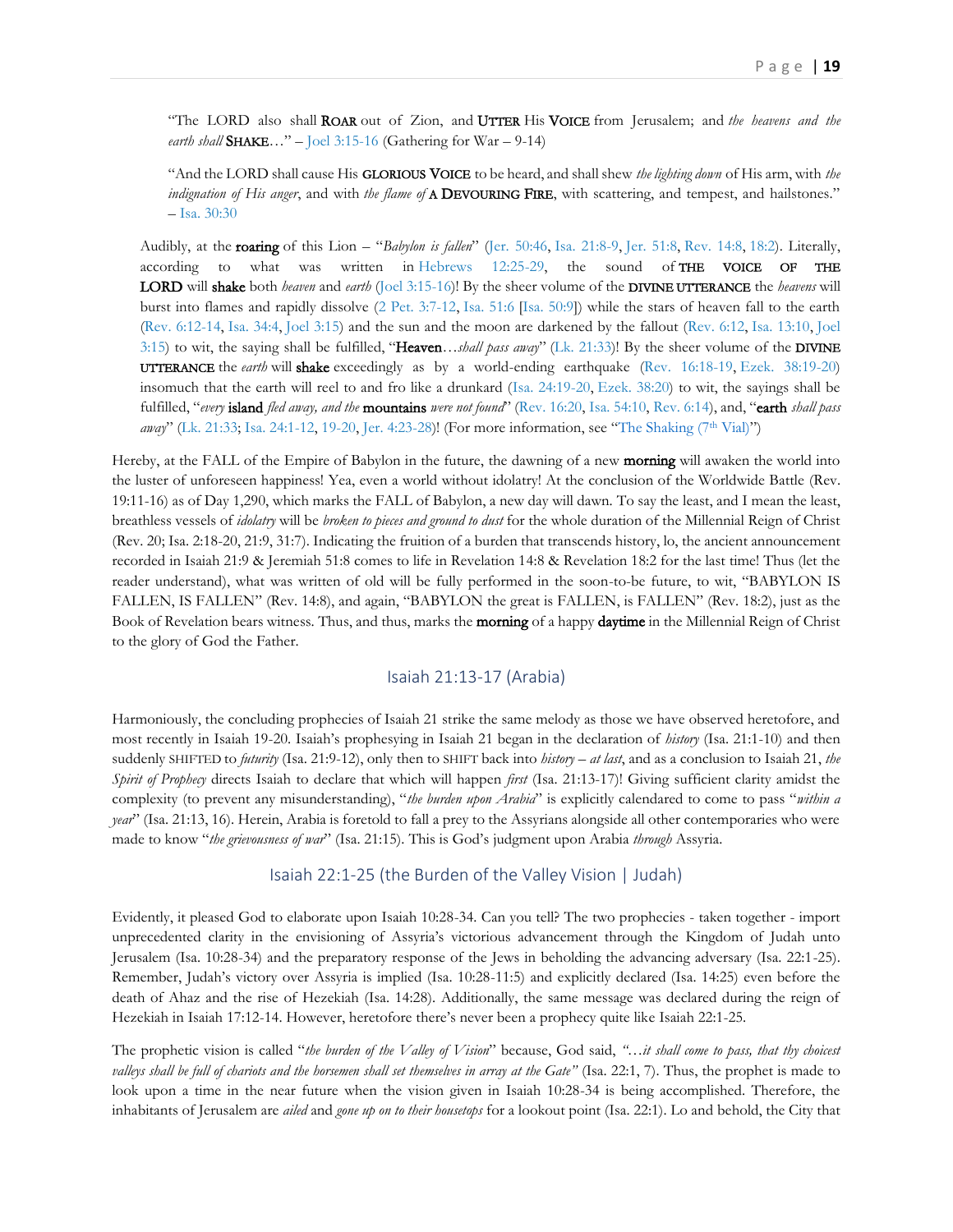used to be full of *commotion* and *joy* is "*now*" quieted even though all remain alive in the City (Isa. 22:1-2). Why? In description of the event, the prophet asked, "*What aileth thee now…?*" (Isa. 22:1). The rulers of the Kingdom of Judah have fled their Cities to take refuge in Jerusalem – there to be *bound together* with *archers* for safety (Isa. 22:3). Why? The Assyrian Armies have advanced and are advancing unto Jerusalem, and it's only a matter of time until they arrive there for the siege (Isa. 36-37).

The prophet is *weeping* to behold the scene (Isa. 22:4) and is made to entreat the LORD for divine favor and fortification, but the common people are beset by a flurry of rivalling passions: namely, the fleshly instinct of raw HUMAN SURVIVAL. Thus, the inhabitants hasten to fill the *breaches* and fortify *the walls* of Jerusalem (Isa. 22:5, 9-10) so as to withstand the conflict of war. The people reroute the water supply to bring it into the City in the event of a siege (Isa. 22:9, 11). This act is expressly credited to Hezekiah's leadership in 2 Kings 20:20. Yet, in being occupied thus, the voice of the LORD spoke, saying: "…*but ye have not* looked *unto* the Maker *thereof, neither had respect unto* Him *that fashioned it long ago*" (Isa. 22:11). The people are made to behave thus because they did not respond to the LORD in the former days when He called them to "*weeping*" and "*mourning*" and to "*baldness*" and the "*girding with sackcloth*" (Isa. 22:12). In other words, God's judgment of Judah *through* Assyria could have been prevented, but when the LORD made the call it went unanswered (Isa. 22:11-14). In the days of carnal *peace*, the people didn't make sufficient *peace* with God (Isa. 22:12-13), thus in the days of carnal *trouble* the people cannot depend upon God (Isa. 22:11, 14). Assyria is their just desert and herein God is gracious to purge from Judah their iniquities. Speaking of this, the prophet affirmed, "*Surely this iniquity shall not be* purged *from you till ye die, saith the Lord GOD of hosts*" (Isa. 22:14).

One source of ill-leadership in the Kingdom of Judah that led to this calamity is the man Shebna, *the Treasurer* (Isa. 22:15). He was taken with covetousness (Isa. 22:16) and in being thus he embodied the inordinate pursuit of prosperity the Lord was rebuking in Isaiah 22:1-14. Thus, Shebna was to be removed from his station (Isa. 22:19) via captivity, only then to suffer an inglorious death in a foreign land (Isa. 22:17-18) as a testament to the vanity of his covetous enterprise. "*Lay not up for yourselves treasures upon earth, where moth and rust doth corrupt, and where thieves break through and steal*" (Matt. 6:19). Moreover, the LORD chose a replacement for Shebna, a man named Eliakim (Isa. 22:20), whose exercise of authority far exceeds the realm of prophetic history! Here, in Isaiah 22:21-25, there's an apparent SHIFT from *history* to *futurity!* Can you tell, my reader? The glorious stature of Eliakim is *comparable* to the Messiah.

However, every word of Isaiah 22:21-25 did indeed have a legitimate *historical fulfillment*. For example, observe how the Lord said, "*thy* robe", "*thy* girdle", and "*thy* government", speaking of taking these things from Shebna and giving them to Eliakim in Isaiah 22:21. Remember, the Lord began speaking directly to Sheba in Isaiah 22:15. Yet, it is apparent that Isaiah 22:22 is *double-sensed* – a declaration of *history* that gives typological foresight to the authority wielded by the Messiah in the Kingdom of Heaven during the Gentile Church Age, as observed in Revelation 1:18 & Revelation 3:7-8. Shockingly, the unparalleled use of authority exercised by the Messiah is described in terms credited to Eliakim of old, in the saying, "…*These things saith He that is holy, He that is true,* He that hath the Key of David, He that openeth, and no man shutteth; and shutteth, and no man openeth; *I know thy works: behold,* I have set before thee an open door, and no man can shut it*…*" (Rev. 3:7-8).

#### Isaiah 23 (Tyre)

<span id="page-19-0"></span>In turning to Tyre, we observe the final target of God's eyes in the panning of His gaze to and fro upon diverse nations for 10 Chapters now, not excluding various prophecies directed to Israel and Judah (Isa. 13-23). Predominately, but not exclusively, this is God's judgment upon Tyre through *historical* Babylon. This being the case, Tyre's humiliation is a 70 year captivity like that suffered by the Jews at the hand of *historical* Babylon (Isa. 23:15, Jer. 25:11-12, 29:10, Dan. 9:2). Of all places, though, why is Tyre dealt with in this manner? Firstly, let the reader understand that *the burden of the Spirit* was great for this City because of its notoriety among the nations. It was known to be "*the Crowning City*", the place where the "*merchants are princes*" and the "*traffickers are the honourable of the earth*" (Isa. 23:8). In other words, this is a "*harlot*" City that has captured the lust of many nations; every one of them being taken with longing to visit Tyre for a season of "*fornication*" (Isa. 23:15-17)! Thus, the LORD has purposed to put an end to the madness and folly of all nations with this wretched City (Isa. 23:9, 11)!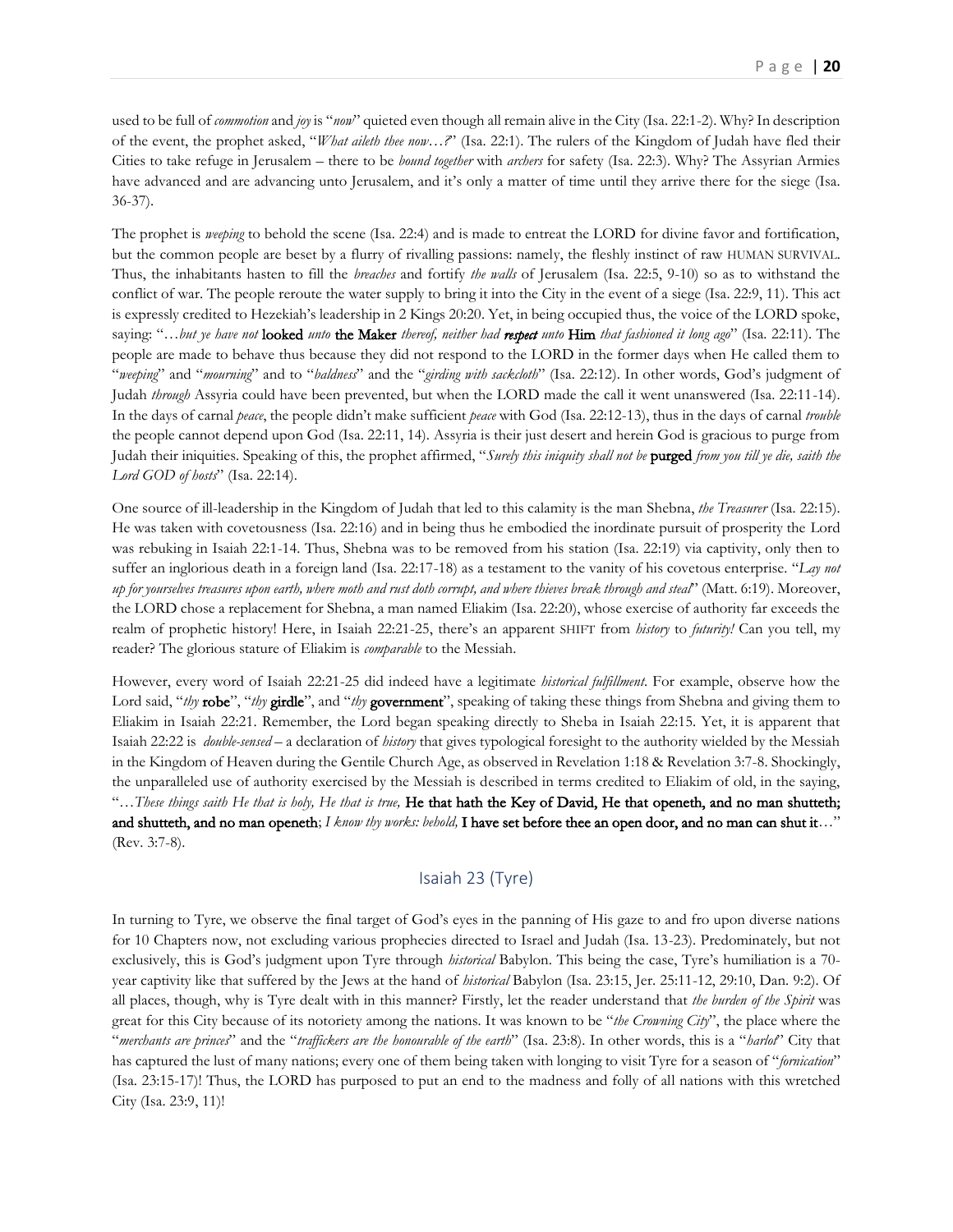"The LORD of hosts hath purposed it, to stain the pride of all glory, and to bring into contempt all the honourable of the earth." – Isa. 23:9

"He stretched out His hand over the sea, He shook the Kingdoms: the LORD hath given a commandment against the merchant City, to destroy the strong holds thereof." – Isa. 23:11

In doing so, the LORD raised up *historical* Babylon for the task. A thorough account of all that God did *historically* say and do in retaliation to Tyre's insolent wretchedness via Babylon can be observed at length in Ezekiel 26-28. However, Isaiah 23 makes other points of emphasis that would be impactful to the ancient recipients of this prophecy. The LORD speaks of the demise of Tyre as it relates to Zidon (Isa. 23:2, 4, 12) while making comparisons to the desolation of Egypt & ancient Chaldea (Isa. 23:5, 13) in the following manners. Tyre's desolation will result in Zidon's lamentation because Zidon is the mother City of Tyre located north on the same coast. Also, in Tyre being brought to desolation, its lifeline to the sea will be severed. One such means for revenue was the River Sihor, which was a river of Egypt by which they traded with Tyre (Isa. 23:3). Like Assyria ruined ancient Chaldea, Chaldea will ruin Tyre (Isa. 23:13); or, like Zidon was pained at the report of Egypt being ruined by *historical* Babylon (Isa. 19, Jer. 46), she will be pained at the report of Tyre's lowly estate (Isa. 23:5). All of these things are lively illustrations that would have been very impactful to the ancient readers of this prophecy.

At last, in Isaiah 23:15-18 we observe the happening of a 70-year captivity of sorts. Tyre, "*after the end of seventy years*" (Isa. 23:15), will be replenished and effectively restored to her former inglorious notoriety of wealth and national fornication as a *harlot*. Fearfully, the harlot will *sing* and make *sweet melodies* once again (Isa. 23:16)! Certainly, this restoration has been realized in *history* through the likes of *historical* Babylon, as already stated, but the divine intention communicated in Isaiah 23:17-18 does clearly transcend any *historical fulfillment* of the past. We, in retrospect (having been given the Book of Revelation), are able to identify the clear intention outlined in the exaltation of a *harlot* of this sort (Isa. 23:17), and, the looting of a harlot for the enrichment of Zion (Isa. 23:18). It is no coincidence that the inglorious estate of *future* Babylon is personified as a *harlot* system of worldwide unity and prosperity in Revelation 17:1-18 (Isa. 23:17). Nor should we be surprised that Tyre would be swallowed-up into the greater scheme of things and thus be made to give all her gain unto Christ in the aftermath of the 2nd Advent War and for the glory of the Millennial Reign that heads up in Zion (Isa. 23:18, 60:1-23, 66:1-24, Zech. 14:1-21, Ezek. 36:28-38, 39:21-29, Rev. 20:1-6). Nor can we forget that Christ will literally *shake* all the kingdoms of the world as never before at the commencement of the 2<sup>nd</sup> Advent War as a greater fulfillment of Isaiah 23:11 (for more information, see "The Shaking  $(7<sup>th</sup>$  Vial)"). Herein, on these two occasions (Isa. 23:11, 17-18), the prophecy of *history* suddenly SHIFTS into *futurity* in the declaration of a greater fulfillment that is unimaginable to the ancient readers!

<span id="page-20-1"></span><span id="page-20-0"></span>Isaiah 24:1-26:6

#### Isaiah 24:1-23

#### Isaiah 24:1-12  $\rightarrow$  the Earth in the Aftermath of the 2<sup>nd</sup> Advent War

Evidently, according to Isaiah 24:1-12, this prophecy is a forewarning of immense catastrophe… the only question is, upon whom? What *nation* or *people*, or *land*, shall suffer the likes of these unthinkable divine woes?

Isaiah 24:1-12 repeatedly pinpoints the region in the crosshairs of divine judgment so that there would be no mistaking those whom the LORD is targeting. Evidently, these waters of judgment overflow all national borders. Evidently, these fires of tribulation engulf the world. Repeatedly, the LORD speaks of "*the earth*" (Isa. 24:1, 5, 6) and "*the world*" (Isa. 24:4), and "*the land*" thereof (Isa. 24:3), because of divine anger against "*the inhabitants of the earth*" (Isa. 24:6). Thus, this prophecy is not against any particular people, but against all peoples; and, when speaking of "*the city*" in Isa. 24:10 & 24:12, the LORD is not speaking against any particular city but against all cities. Moreover, according to Isaiah 24:19-20, this divine judgment far surpasses anything that has ever taken place, in that, "*the earth is utterly broken down, the earth is clean dissolved, the*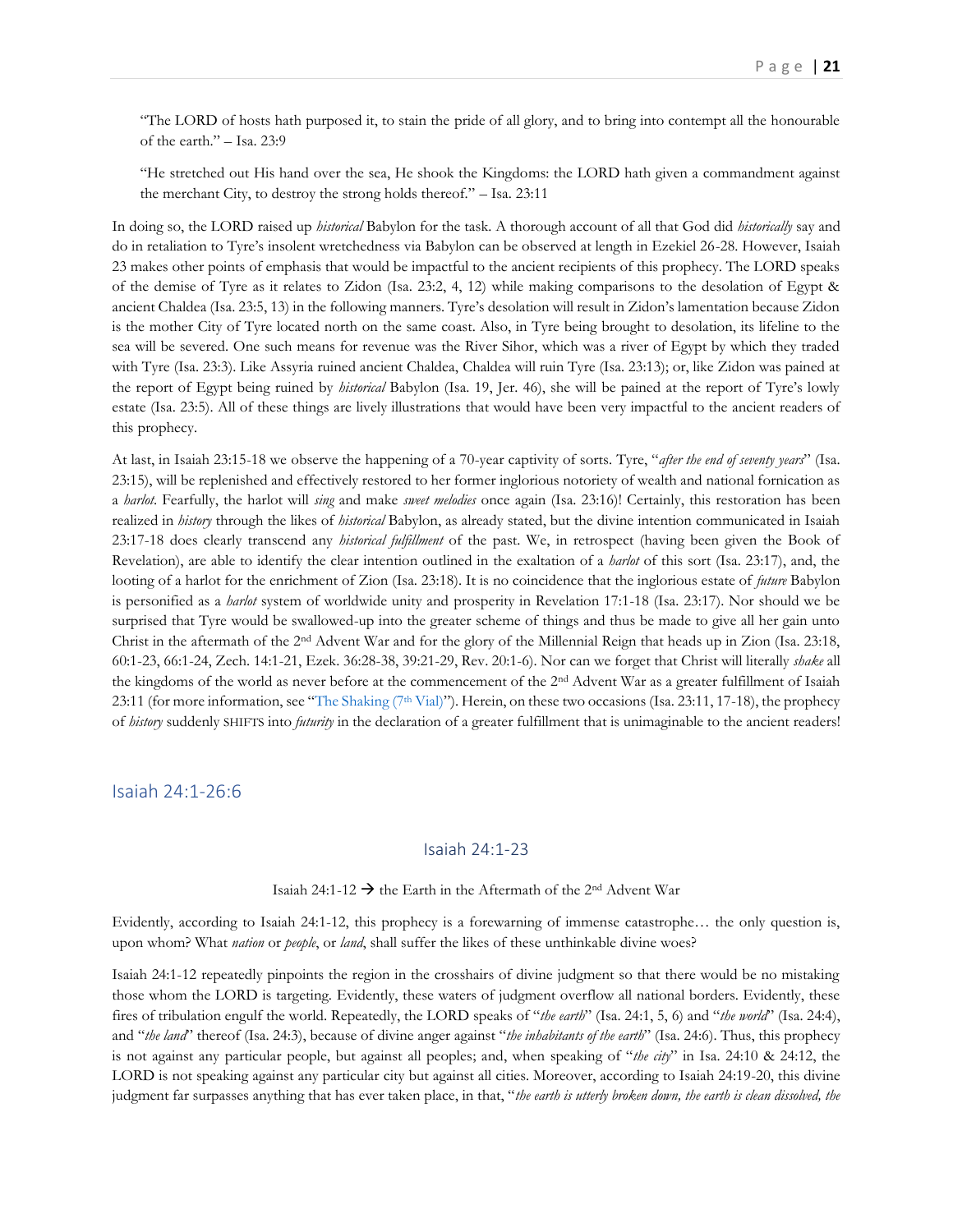*earth is moved exceedingly*", and, fearfully, "*the earth shall reel to and fro like a drunkard, and shall remove like a cottage…and it shall fall, and not rise again*" (Isa. 24:19-20)! How this affects the inhabitants of the earth is clearly stated in Isaiah 24:6, stating, "Therefore hath the curse devoured *the earth*, and *they that dwell therein* are desolate: therefore *the inhabitants of the earth* are burned, and FEW MEN ARE LEFT." (Isa. 24:6).

#### Isaiah 24:13-16 → Christians and Jews during the Great Tribulation

Notably, this prophecy does not reduce all peoples into a wasted estate of utter destruction. Though lean (Isa. 24:16), or hardly alive, a remnant will "*glorify*" the LORD "*in the fires*" of these unfathomable and seemingly unsurvivable judgments (Isa. 24:15)! In other words, amidst these engulfing calamities the LORD will accomplish a redemptive purpose. Signifying this, the LORD said, "*When thus it shall be in the midst of the land among the people…*" (Isa. 24:13). What? When utter destruction is unfurled on every side, God says,

#### "…*there shall be as the shaking of an* Olive Tree, *and as the* Gleaning Grapes *when the* Vintage *is done*." – Isa. 24:13

This speaks of an in-gathering of a remnant in terms already set forth in the Book of Isaiah. Just as Assyria's "glory" was reduced to wit God turned his **fatness** into **leanness** (Isa. 10:16) insomuch that only a "**few**" Assyrians remained in the aftermath of God's judgment *through* Babylon (Isa. 10:19); or, just as Jacob's "glory" was reduced to wit God made his "fatness" wax "thin" & "lean" (Isa. 17:4) insomuch that only a few (*a number comparable to* "Gleaning Grapes" *or* "*the* shaking *of an* Olive Tree" – Isa. 17:6) remained in the aftermath of God's judgment *through* Assyria; even so, "*the inhabitants of the earth are burned*" insomuch that only "**few**" men are left (Isa. 24:6), and, the **lean**-in-body remnant of God's people (Isa. 24:16) is comparable to "*the shaking of an* Olive Tree*, and as the* Gleaning Grapes *when the* Vintage *is done*" (Isa. 24:13).

In arriving to Isaiah 24, *the Spirit of Prophecy* directs the reader to behold things of *futurity* that are seemingly wild and incontrollable. The readers would feel they are looking into a stormy tempest of divine wrath wherein redemption is simply inconceivable or even impossible. However, because God has forged doctrines in history and then applied them to the foretold situation of *futurity*, the interpreter can be sure of God's mind in the matter. Namely, because the divine punishment of ancient Assyria through historical Babylon in harmonious terms (Isa. 10:16, 19) was for a redemptive purpose that will result in an ingathered remnant (Isa. 19:23-25); and, because the divine punishment of ancient Israel through historical Assyria in harmonious terms (Isa. 17:4, 6) was for a redemptive purpose that will result in an ingathered remnant (Isa. 10:20-22); even so, behold how lively and worshipful this Last Days remnant shall be, in that,

"They shall *lift up their voice*, they shall *sing* for the Majesty of the LORD, they shall *cry aloud* from the sea. Wherefore *glorify ye the LORD in the fires*, even the name of the LORD God of Israel in the isles of the sea. From the uttermost part of the earth have we heard *songs*, even *glory to the righteous*…" – Isa. 24:14-16

This is truly a staggering testimony! Namely, that "*the LORD God of Israel*" is being glorified "*in the isles of the sea*" and "*from the uttermost part of the earth*" (Isa. 24:14-16)! How?

Isaiah 24:17-18  $\rightarrow$  Babylon's Rise to Worldwide Power by War & Conquest + the Great Tribulation

Well, *the Israelites* will be scattered worldwide in the divine judgment of *future* [Babylon](http://www.putoffthyshoes.com/the-last-days/the-day-of-the-lord) in accordance with Isaiah 24:16-18. Just as the nightmare of *historical* Babylon was a "*grievous vision*" insomuch that "the treacherous dealer dealeth treacherously, and the spoiler spoileth" (Isa. 21:2); even so, the Jews of the Last Days will be made to lament, saying, *"My* leanness*, my*  leanness*, woe unto me!"*, statedly because, "the treacherous dealers have dealt treacherously; yea, the treacherous dealers have dealt very treacherously" (Isa. 24:16), all of this being the brutal reality of the most *grievous* nightmare brought about by the diabolical rampage of *future* [Babylon](http://www.putoffthyshoes.com/the-last-days/the-day-of-the-lord) (Zech. 13:8-14:7). In other words, the Jews of the Last Days will be scattered in the captivity of *future* [Babylon](http://www.putoffthyshoes.com/the-last-days/the-day-of-the-lord) and then [regathered](https://www.therevelationofjesuschrist.org/books/a-commentary-on-the-book-of-revelation/revelation-11-15-19-14-6-16-21-18-1-20-6/a-treacherous-journey-the-point-of-conversion) in the aftermath of the 2<sup>nd</sup> Advent War of Christ & [the Armies of Heaven.](https://www.therevelationofjesuschrist.org/books/a-commentary-on-the-book-of-revelation/revelation-11-15-19-14-6-16-21-18-1-20-6/the-armies-of-heaven-in-worldwide-battle) So, there will be a time of **sorrow** and leanness (*"But I said, My leanness, my leanness, woe unto me!" –* Isa. 24:16) and then a time of **rejoicing** and **restoration** ("*they shall sing for the Majesty of the LORD*" – Isa. 24:14).

The Jews will be *punished* before they will *praise* because they need the likes of *future* Babylon to humble them before the LORD. The confession, "the treacherous dealers have dealt treacherously; yea, the treacherous dealers have dealt very